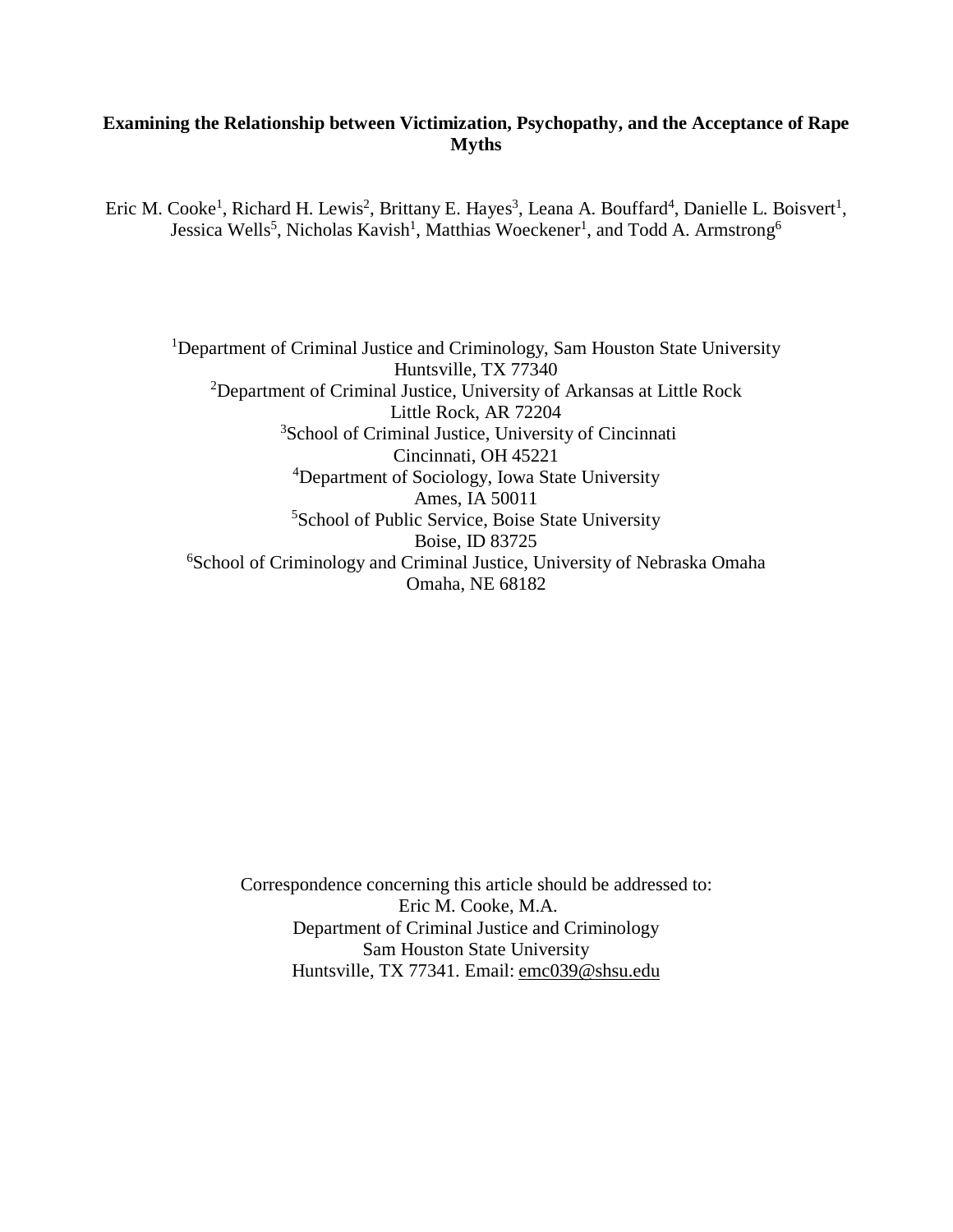#### $\mathbf{1}$   $\overline{2}$  $\overline{4}$  $\overline{7}$

# **Examining the Relationship between Victimization, Psychopathy, and the Acceptance of Rape Myths**

es have linked the acceptance of rape myths-<br>is about rape, rape victims, and rapists (Burt,<br>ge age men (Russell et al., 2017; Seto & Lalu<br>While the link between the acceptance of rape,<br>list work has explored how prior vic Sexual violence (SV) against college students has been a problem for decades (Fisher, Daigle, & Cullen, 2009; Kirkpatrick & Kanin, 1957; Koss, 1989; Krebs et al., 2009) . Indeed, a considerable body of work suggests that a large portion of SV is committed against minors and college age individuals. Given the prevalence and consequences of SV among college students, it is important to examine attitudes that may motivate individuals to commit or endorse SV within these samples. Prior studies have linked the acceptance of rape myths – defined as stereotyped, prejudicial, or false beliefs about rape, rape victims, and rapists (Burt, 1980) – to the perpetration of SV in samples of college age men (Russell et al., 2017; Seto & Lalumiere, 2010) and women (Russell & Hand, 2017). While the link between the acceptance of rape myths and perpetration of SV is well documented, less work has explored how prior victimization and personality traits contribute to the development of rape myth acceptance (RMA). Considering these limitations, it is evident that continued empirical research examining the influence of prior victimization and individual-level personality traits on RMA can be used to inform campus wide programming efforts aimed at reducing RMA, and by extension SV, on college campuses.

Study of the etiology of RMA has largely focused on how cognitive distortions indicative of patriarchy influence the onset and adherence to rape myths (Bleecker & Murnen, 2005; Debowska et al., 2018; Forbes et al., 2006). While it is undoubtedly true that societal norms influence beliefs about expected relationship dynamics, an alternative line of inquiry suggests that society's expectations are only part of the explanation. There is growing empirical support for the notion that the perpetration of violence and perceptions of victim blameworthiness are influenced by (1) individual experiences of victimization (Fagan & Wexler, 1988; Fox et al.,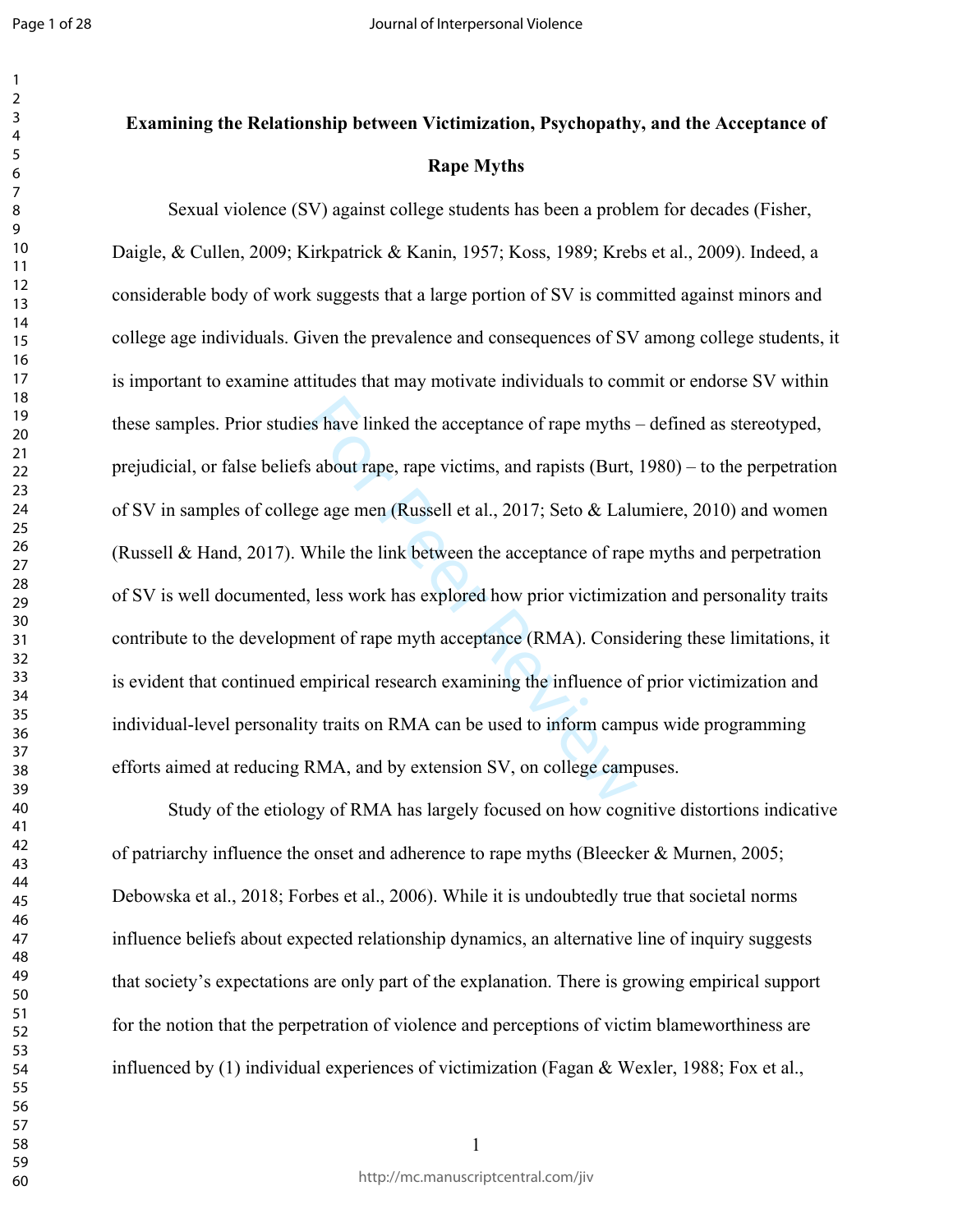2015; Ireland & Smith, 2009; Koss, & Dinero, 1988), and (2) personality traits associated with uncaring and egocentric dimensional constructs (Abbey et al., 2011; Debowska et al., 2015; DeGue et al., 2010; Mouilso & Calhoun, 2013; Watts et al., 2017).

ized earlier in life compared to those who di<br>89). Research suggest the same holds true fo<br>81 atter in life, including RMA (Eriksson & M<br>7. 2013). Consequently, victimization experie<br>1, there exists considerable variation Regarding the former, the cycle of violence can help explain the relationship between victimization, victim blaming attitudes, and the perpetration of SV (Fox et al., 2015; White  $\&$ Smith, 2004; Widom, 1989). While mixed results have been reported (Carmody & Washington, 2001), the cycle of violence literature indicates that individuals who perpetrate violence are more likely to have been victimized earlier in life compared to those who did not experience victimization (Widom, 1989). Research suggest the same holds true for experiences of victimization and attitudes later in life, including RMA (Eriksson & Mazerolle, 2015; Ireland & Smith, 2009; Temple et a., 2013). Consequently, victimization experiences may affect the development of RMA. Yet, there exists considerable variation among those who experience early life victimization and if they go on to endorse rape myths (Carmody  $&$  Washington, 2001).

Two potential explanations for the observed variation in experiences of early victimization and RMA are personality traits associated with psychopathy and views on traditional gender roles. In general, psychopathy is a cluster of dysfunctional interpersonal, affective, and behavioral characteristics (Hare, 1991; 2003) linked to various forms of offending, including sexual offending (Abbey et al., 2011; Seto & Lalumière, 2010).<sup>1</sup> While viewed as an antecedent of sexually violent behavior (Abbey et al., 2011; DeGue et al., 2010; Mouilso & Calhoun, 2013; Watts et al., 2017), the construct of psychopathy has recently been applied to

<sup>&</sup>lt;sup>1</sup> The rational for examining psychopathy, as opposed to other dimensionally constructed latent traits, like sociopathy, had to do with the use of a validated non-clinical measure of psychopathy (i.e., Levenson Self-Report Psychopathy; LSRP; Levenson et al., 1995) scale. While many of the measured dimensions of the LSRP overlap with conceptually relevant aspects of other collective personality constructs, like sociopathy (Lillienfeld et al., 2017; Pemment, 2013; Walsh & Wu, 2008), the LSRP is a well validated measure of psychopathy in non-clinical samples that can be administered by non-clinicians (Levenson et al., 1995; Sellbom, 2011).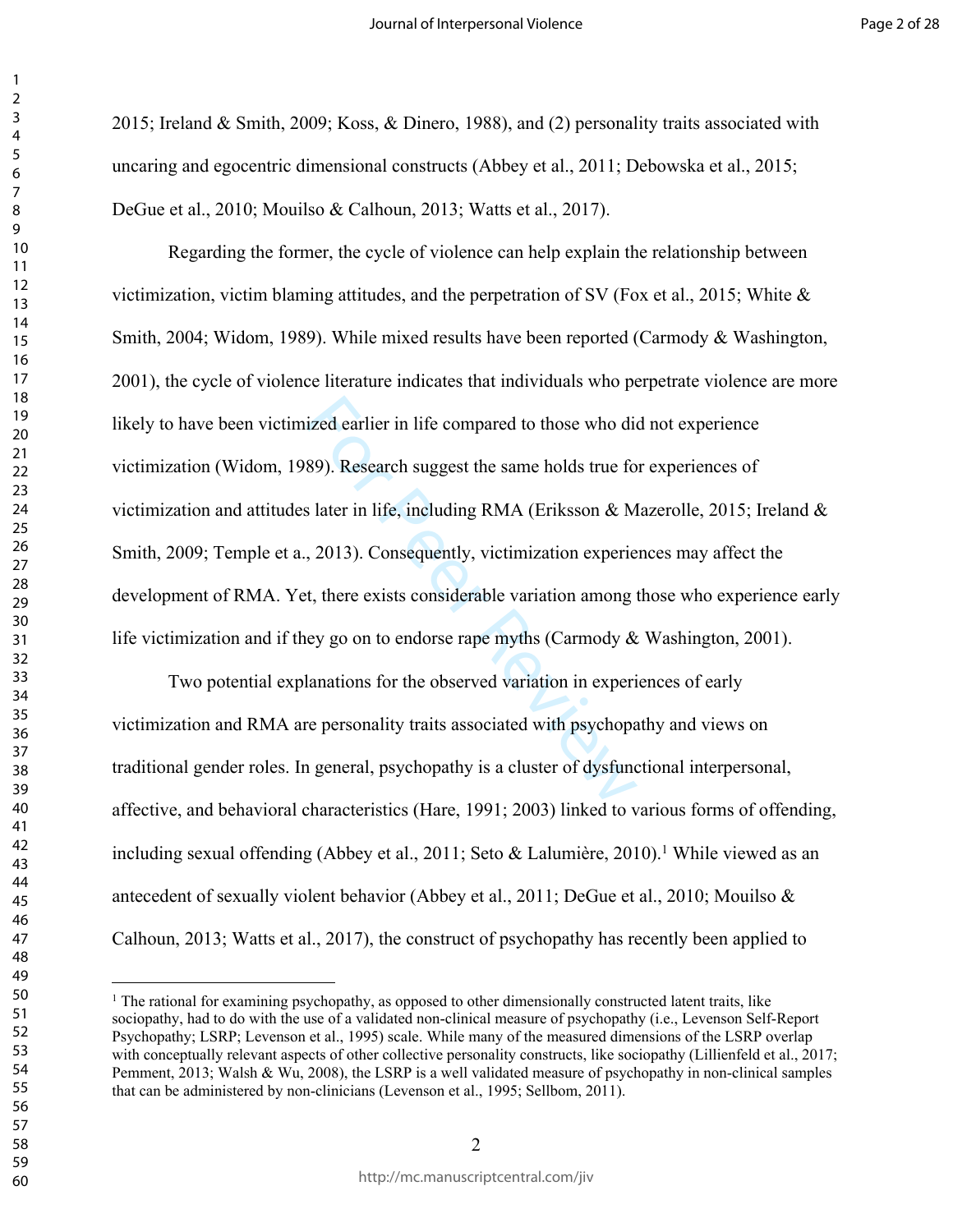better understand rape supportive attitudes, including RMA (Debowska et al., 2015). At the same time, greater adherence to traditional gender roles, which constitute support for behaviors, attitudes, and values considered to be appropriate for either men or women, have also been linked to greater RMA (Aronowitz et al., 2012; Zawacki et al., 2003). Taken together, models seeking to explain variance in RMA should account for dimensional facets of psychopathy and traditional views on gender roles.

ith psychopathy remain a relatively untested<br>en early experiences of victimization and RM<br>eGue et al., 2010; Mouilso & Calhoun, 2013;<br>is subject, the current study models the media<br>thy (i.e. egocentric, callous, and antiso Collectively, prior studies indicate that early experiences of victimization influence RMA. Traits associated with psychopathy remain a relatively untested construct in relation to the observed variation between early experiences of victimization and RMA (Abbey et al., 2011; Debowska et al., 2015; DeGue et al., 2010; Mouilso & Calhoun, 2013; Watts et al., 2017). To extend the literature on this subject, the current study models the mediating effect that the threefactor model of psychopathy (i.e. egocentric, callous, and antisocial dimensions) and traditional views on gender roles have on the relationship between self-reported psychological and sexual victimization in childhood/adolescence and RMA in a sample of college men and women ( $N =$ 789). We test whether the direct effect of childhood/adolescent psychological or sexual victimization on RMA will be attenuated by the three-factor model of psychopathy or a greater adherence to traditional gender roles. Findings from this study provide new insights into a developing line of literature that seeks to assess how personality traits influence the relationship between early experiences of victimization and attitudes about SV.

#### **Rape Myth Acceptance**

Rape myths constitute attitudes that implicitly and explicitly blame victims for sexual victimization. Individuals who accept rape myths are more likely to believe that victims are responsible for their own assault, reject rape as a legitimate crime, and deny harm done to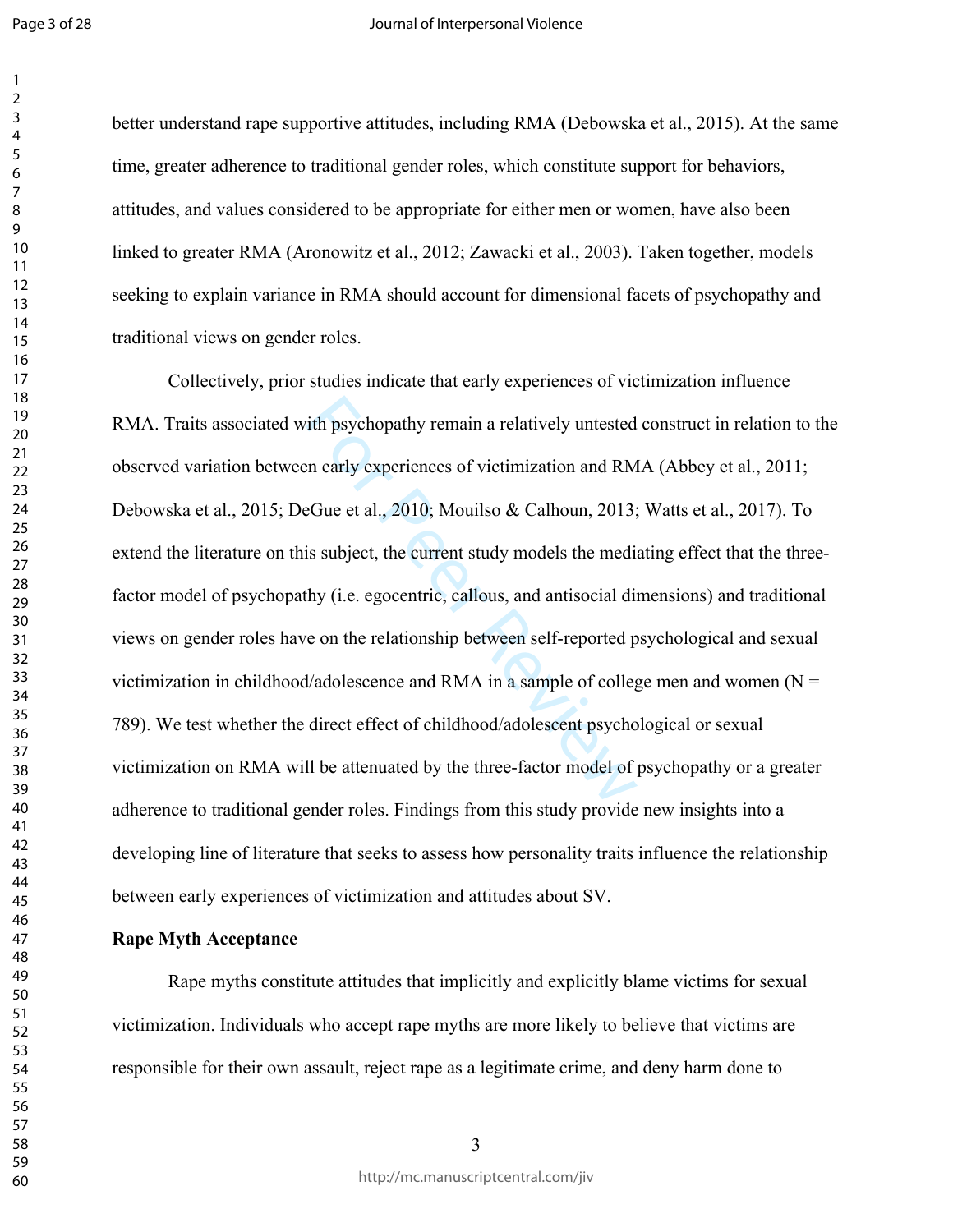victims (Burt, 1980). While cognitive distortions that promote negative perceptions of genderviolence and victim-blaming attitudes are concerning, an even more troubling aspect of RMA is the association with the commission of SV (Lisak & Miller, 2002; Marx et al., 1999; Wheeler et al., 2002). In their systematic review of RMA and SV, Yapp and Quayle (2018) found that RMA increased the likelihood of perpetrating one or more acts of sexual aggression. These results are consistent with earlier works on RMA and sexual aggression (Koss & Dinero, 1988; Lisak  $\&$ Miller, 2002; Marx et al., 1999; Wheeler et al., 2002), indicating a directional relationship between RMA and the perpetration of SV. Consistent with prevalence statistics on gender-based violence (Smith et al., 2018), research also finds that men are more likely than women to accept rape myths (Ewoldt et al., 2000; Wheeler et al., 2002) and commit acts that meet the legal definition of rape and sexual assault (Abbey & McAuslan, 2004).

repetration of SV. Consistent with prevalence<br>
8), research also finds that men are more like<br>
2000; Wheeler et al., 2002) and commit acts<br>
ual assault (Abbey & McAuslan, 2004).<br>
effect that RMA has on the likelihood of p Recognition of the effect that RMA has on the likelihood of perpetrating SV (Yapp  $\&$ Quayle, 2018), paired with observations of greater acceptance of rape myths in men (Ewoldt et al., 2000; Wheeler et al., 2002), has prompted researchers to consider etiological explanations for RMA (Debowska et al., 2015; Mouilso & Calhoun, 2013; Watts et al., 2017). To date, research on RMA has posited that rape myths are cognitive distortions produced by a patriarchal society which relies on these distortions to justify and neutralize SV. Indeed, studies using traditional views on gender roles as proxy measures of the acceptance of social norms finds that greater adherence to traditional gender roles largely contributes to the observed variation in RMA (Aaronowitz et al., 2012; Wheeler et al., 2002). In fact, traditional views on gender roles is one of the key factors Burt (1980) used to initially examine RMA. Interestingly, adherence to traditional gender roles explained only some of the variance in RMA, with the remaining variation attributable to artifacts associated with victimization experiences and personality.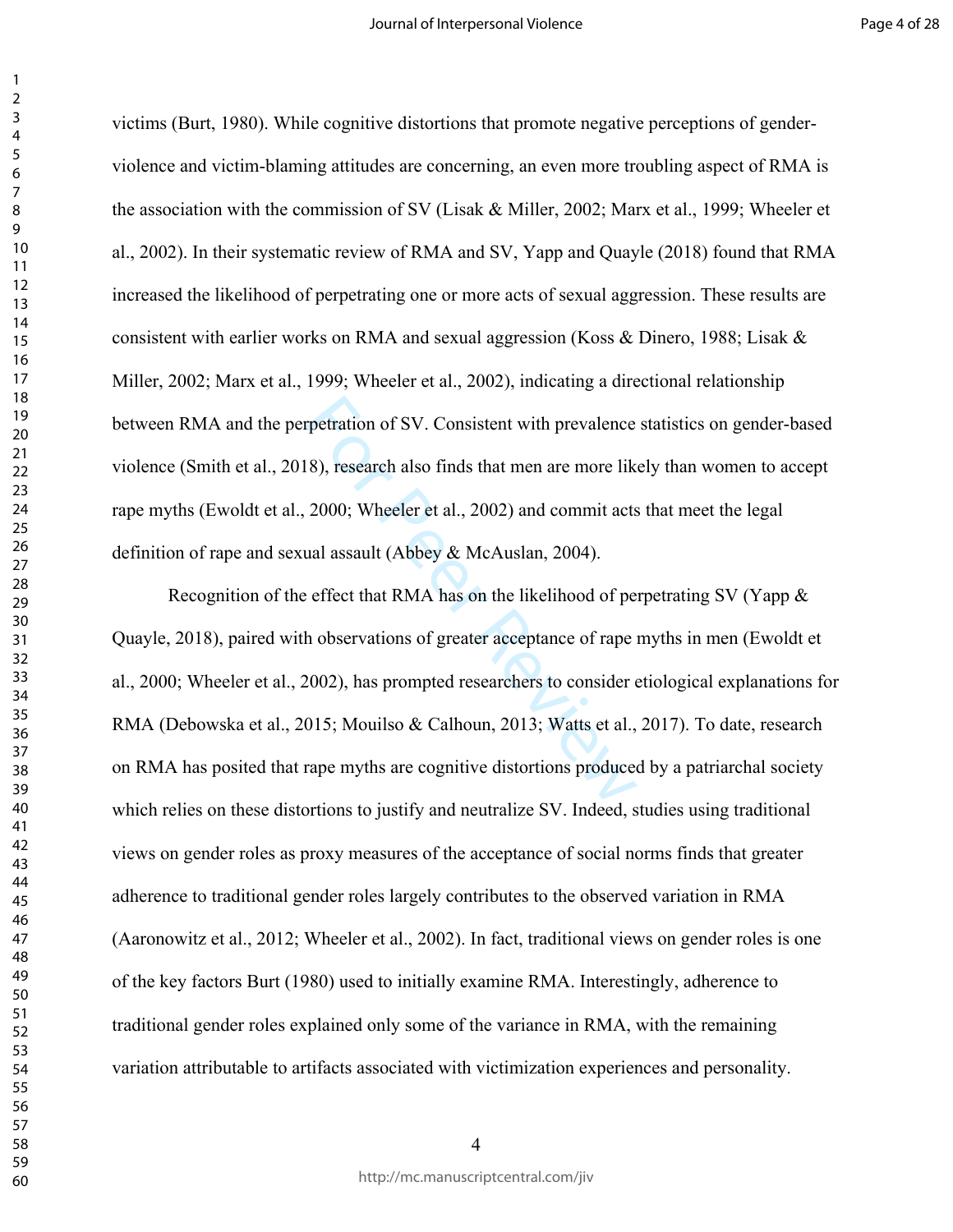## **Early Victimization Experiences and RMA**

mple, Knight and Sims-Knight (2003) disco<br>cipants' self-reported experiences with physi<br>al coercion/violent fantasizing through callo<br>abuse/parental violence was also linked to so<br>an indirect relationship with delinquency Studies have found that variation in RMA may be partially explained by early victimization (Koss & Dinero, 1988). This relationship is consistent with general findings in the cycle of violence literature (Fox et al., 2015; White & Smith, 2000; Widom, 1989) and etiological models of sexual aggression more specifically (Abbey et al., 2011; Bouffard et al., 2015; DeGue et al., 2010; Knight & Sims-Knight, 2003; Malamuth et al.,1991). Accordingly, victimization has been modeled as a key exogenous variable within the developmental framework of SV. For example, Knight and Sims-Knight (2003) discovered an indirect relationship between participants' self-reported experiences with physical, verbal, and sexual abuse by parents and sexual coercion/violent fantasizing through callous-unemotional traits and antisocial behavior. Child abuse/parental violence was also linked to sexual promiscuity and coercive behavior through an indirect relationship with delinquency in a sample of college age men (Malamuth et al., 1991).

Research has applied this observed association between childhood victimization and sexual aggression to evaluations of RMA (Burt, 1980; Koss & Dinero, 1988; Mouislo & Calhoun, 2013; Watts et al., 2017). Debowska and colleagues (2015) found a positive relationship between recent experiences with violence and RMA in separate samples of Polish adults and prisoners. However, these results contradict Burt's (1980) original analysis of RMA, which reported no significant effect of early victimization on RMA. Familial and social confounds may explain mixed findings regarding victimization experiences and their association with RMA (Bleecker & Murnen, 2005; Debowska et al., 2018; Forbes et al., 2006). Alternatively, variation in the relationship between prior victimization and the development of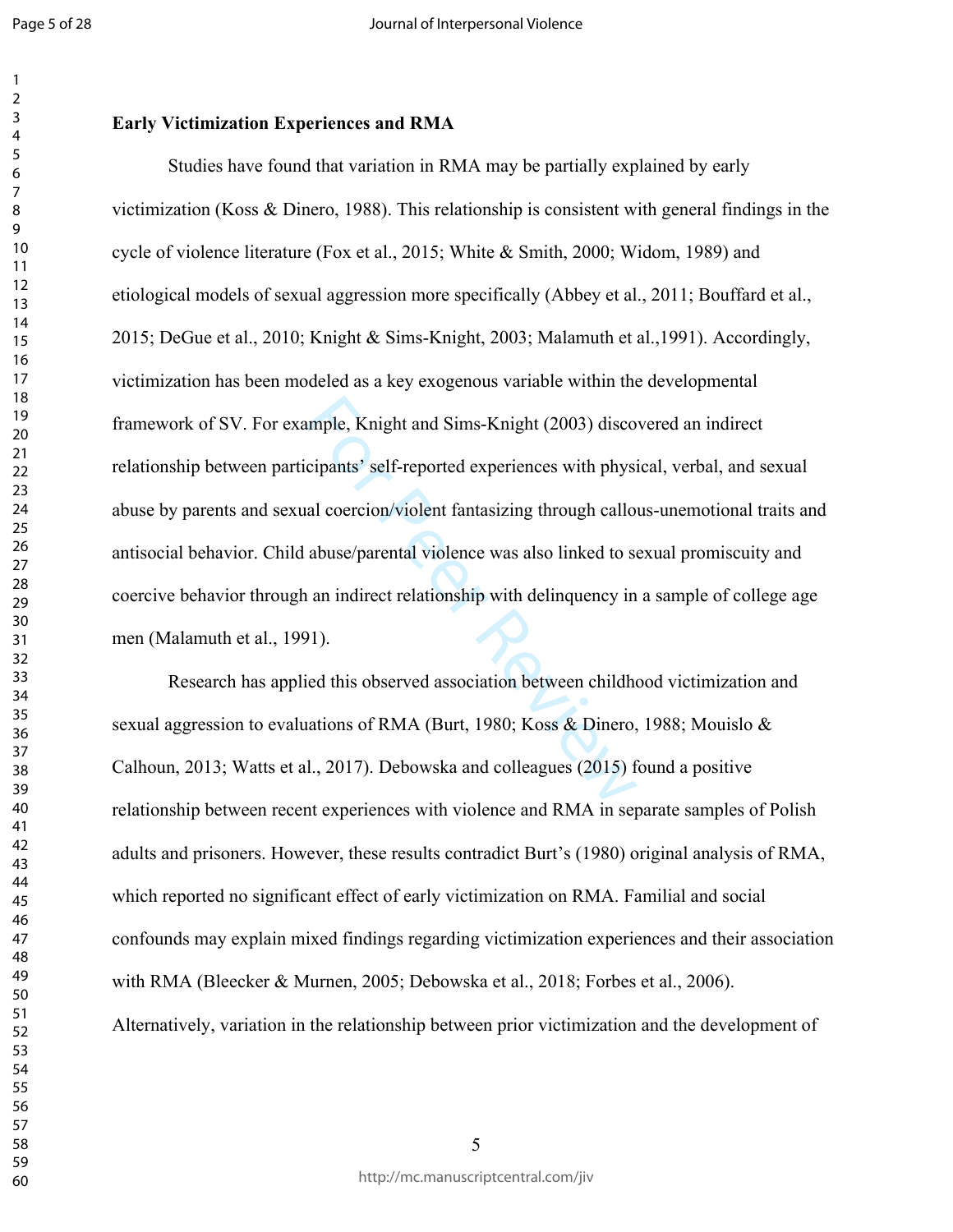RMA may also be accounted for by factors at the individual level, such as the presence of traits associated with psychopathy.

#### **Psychopathy and RMA**

Psychopathy is a broad term used to describe a group of personality traits typically associated with the increased propensity to engage in crime and deviance (Hare, 1991; 2003). It is conceptualized as a multi-faceted construct that includes dimensional factors related to impulsivity, narcissism, egocentricity, callousness, a lack of empathy, arrogance, deceitfulness, and manipulation (Cooke & Michie, 2001; Hare, 2003). A considerable amount of research identifies traits associated with psychopathy in the onset and persistence of various outcomes including general offending, violent offending, and gender-based violence (Loeber et al., 2009).

& Michie, 2001; Hare, 2003). A considerabl<br>with psychopathy in the onset and persistend<br>ng, violent offending, and gender-based viole<br>of the role that dimensional traits representat<br>hopathy have on the etiology of crime a Acknowledgment of the role that dimensional traits representative of the overarching conceptualization of psychopathy have on the etiology of crime and analogous behaviors (Leistico et al., 2008) provides a rationale for integrating this personality construct into explanations of SV. While few studies have included psychopathy in a framework of SV, results have begun to demonstrate its tenability as an explanatory variable of sexual aggression (Abbey et al., 2011; Kosson et al., 1997). Particularly relevant is a study by Mouilso and Calhoun (2013), which found a positive relationship between psychopathy and RMA with SV perpetration in a sample of college age men. Watts and colleagues (2017) provide additional support for considering the overlap between psychopathy and RMA. Their results revealed significant positive correlations between fearlessness, self-centeredness, callousness, disinhibition, and meanness with RMA across two samples of college students. Callousness was also found to increase the likelihood of RMA in samples of university students and prisoners in Poland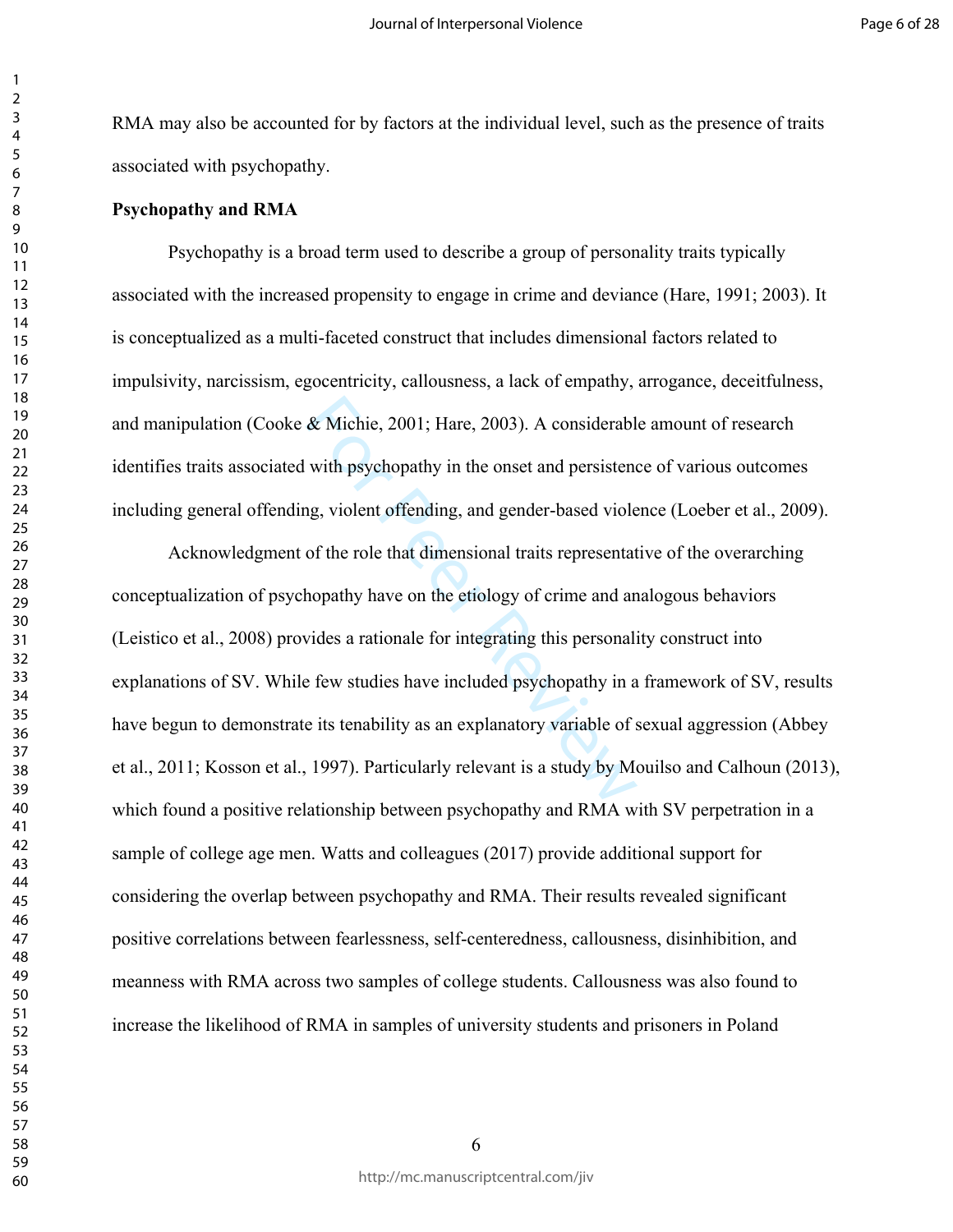(Debowska et al., 2015). Taken together, these findings suggest that psychopathy and RMA share a significant amount of variance in relation to each other.

Reported directional relationships between victimization and psychopathy may provide additional support for explaining variation in the etiology of RMA (Abbey et al., 2011; Bouffard et al., 2015). In their study on the correlates of use of sexual coercion in a sample of women, Bouffard et al. (2015) found that past victimization experiences directly and indirectly influenced use of sexual coercion. Specifically, victimization indirectly influenced sexual coercion through risk seeking and a cumulative measure of antisocial attitudes including psychopathy. Given the reported association between sexual coercion and RMA (Bouffard et al., 2015; Russell & Hand, 2017), it stands to reason that psychopathy may mediate the effect of early victimization experiences on RMA.

#### **Current Study**

tive measure of antisocial attitudes including<br>
een sexual coercion and RMA (Bouffard et a<br>
that psychopathy may mediate the effect of e<br> **Current Study**<br>
ccept rape myths are more likely to blame vio<br>
ender-based violence Individuals who accept rape myths are more likely to blame victims for their own victimization, neutralize gender-based violence, and perpetrate SV. RMA therefore acts as a key explanatory variable of SV. What remains to be fully understood, however, are the antecedents of RMA. Early experiences of victimization have been proposed as one potential mechanism explaining the onset and development of RMA. Yet, there is considerable variability in the relationship between early victimization and RMA. As such, the current study considers how individual-level propensities captured by the three-factor model of psychopathy and views on traditional gender roles mediate the relationship between early sexual and psychological victimization and RMA. This study proceeds by testing the hypothesized model in Figure 1. Specifically, we test a hypothesized model where the three-factor model of psychopathy (i.e., callousness, egocentricity, and antisociality) and traditional views on gender roles mediate the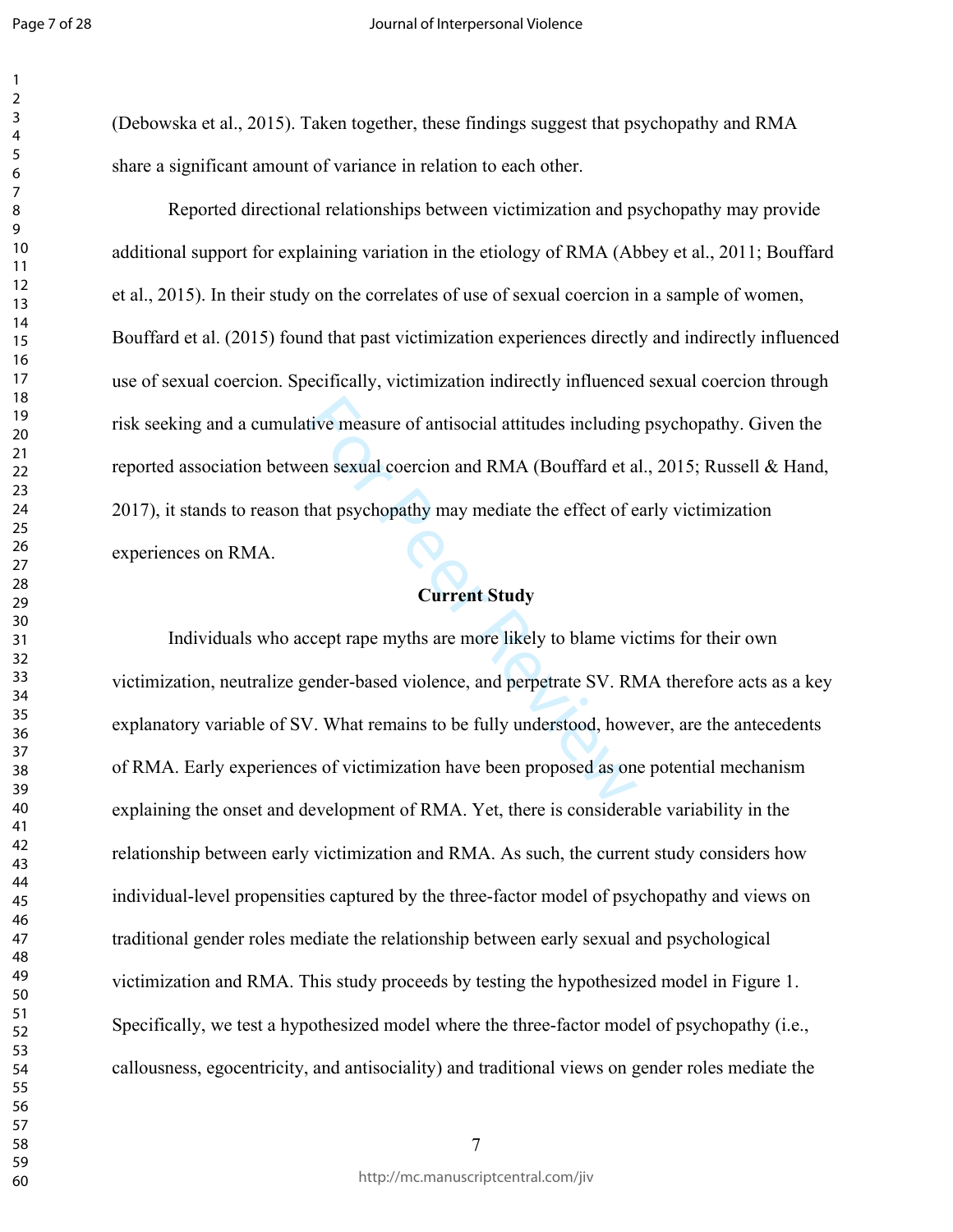relationship between childhood/adolescent psychological and sexual victimization on RMA in sample of 789 men and women.

#### **Methods**

#### **Participants**

o approximately 872 students. Of that origination related to general demographics includined<br>duals were removed from the analysis as out<br>the final analytic sample included 789 partici<br>own in Table 1. The average age of par The current study used data collected from college students taking introductory criminal justice courses at a large southeastern University in the fall of 2016.<sup>2</sup> Procedures and instruments were approved by the Institutional Review Board at this University. Surveys and informed consent were distributed to approximately 872 students. Of that original sample, 793 participants provided reliable information related to general demographics including gender, age, and race/ethnicity. Four individuals were removed from the analysis as outliers on measures of psychopathic traits. Thus, the final analytic sample included 789 participants. Demographics for the analytic sample are shown in Table 1. The average age of participants was roughly 20 years old. Self-reported race/ethnicity indicated that the sample was comprised of students who identified as white (39.70%), Latinx (36.40%), Black (14.80%), Asian (1.40%), and other (7.70%). More women (61.90%) participated in the survey than men (38.10%).

#### **Measures**

**RMA.** The Illinois RMA scale (Payne et al., 1999) was used to evaluate respondents' acceptance of rape myths. This 22-item Likert type scale asks respondents to rate their level of agreement (1= *strongly disagree* to 5= *strongly agree*) on specific items such as "If a girl is

<sup>&</sup>lt;sup>2</sup> Most participants were criminal justice majors. While some scholars have reported criminal justice students are more punitive when it comes to crime and punishment (see Lambert, 2004; Mackey & Courtright, 2000), other studies do not find statistically significant differences between criminal justice and non-criminal justice majors on attitudes involving victimization and crime (Hensley et al., 2002). Research also finds that SV, and the acceptance of rape myths more specifically, occur at similar rates on college campuses as in the general population (Fisher et al., 2009).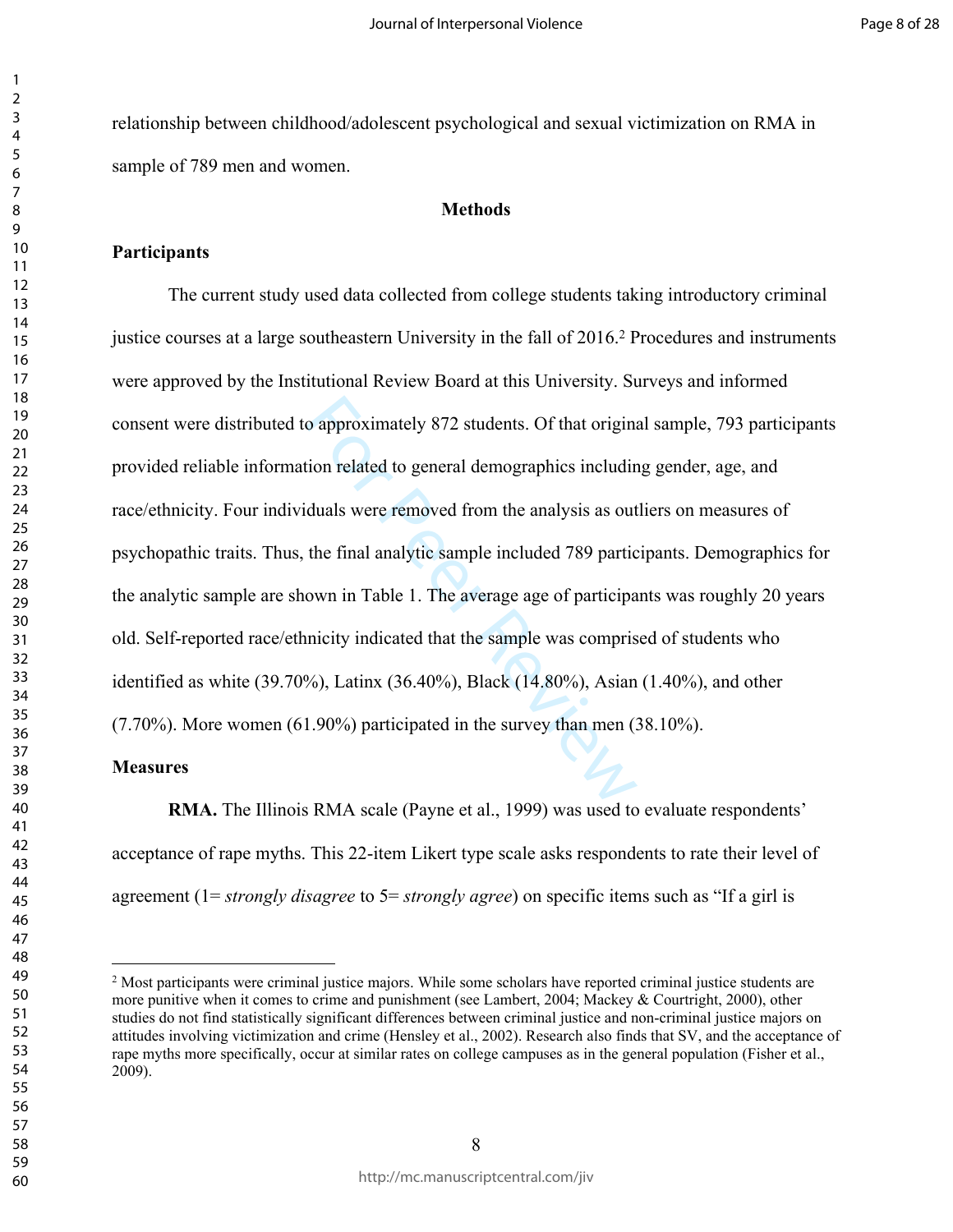raped while she is drunk, she is at least somewhat responsible for letting things get out of hand." Items on the scale represent a latent construct related to the acceptance of rape myths. As such, it is necessary to establish factorial validity of the latent construct within the analytic sample (Byrne, 2013). To this end, Confirmatory Factor Analysis (CFA) was used to test for factorial validity. Model fit was assessed using the root mean square error of approximation (RMSEA), the Comparative Fit Index (CFI), and the Tucker Lewis Index (TLI). Analysis relied on the Robust Weighted Least Squared (WLSMV) estimator to appropriately account for the ordered categorical nature of RMA item response categories. Following Hu and Bentler (1999), cut-off points for model fit criteria were: CFI > .90, TLI > .90, and RMSEA < .05. CFA results indicate good fit in the analytic sample (CFI = .96, TLI = .94, RMSEA = .04).

\*\*\*Insert Figure 1 and Table 1 About Here\*\*\*

A item response categories. Following Hu and<br>a were: CFI > .90, TLI > .90, and RMSEA <<br>mple (CFI = .96, TLI = .94, RMSEA = .04).<br>\*\*\*Insert Figure 1 and Table 1 About Here\*\*<br>chopathy was measured with the 26-item Le<br>; Leve **Psychopathy.** Psychopathy was measured with the 26-item Levenson Self-Report Psychopathy scale (LSRP; Levenson et al., 1995), which was originally developed to evaluate a two-factor model of psychopathy.<sup>3</sup> More recent analyses by Sellbom (2011), however, suggests the LSRP provides a better fit within the three-factor psychopathy framework, where psychopathy is characterized by *egocentricity*, *callousness*, and *antisocial behavior*. Indeed, CFA testing the factorial validity of the LSRP within the current sample indicated good fit for the three-factor model (CFI = .91, TLI = .90; RMSEA = .04). Analyses thus relied on 19-items from the LSRP (Sellbom, 2011) capturing the three-factor model.

<sup>&</sup>lt;sup>3</sup> The LSRP (Levenson et al., 1995) was created for measuring psychopathy in non-clinical samples. Several studies have assessed the reliability and validity of the LRSP at measuring psychopathy in non-clinical samples, including college students (Cooke & Michie, 2001; Sellbom, 2011). Thus, it is one of the better tools for assessing psychopathy in samples of individuals who may not display clinical levels of latent dimensional traits associated with psychopathy.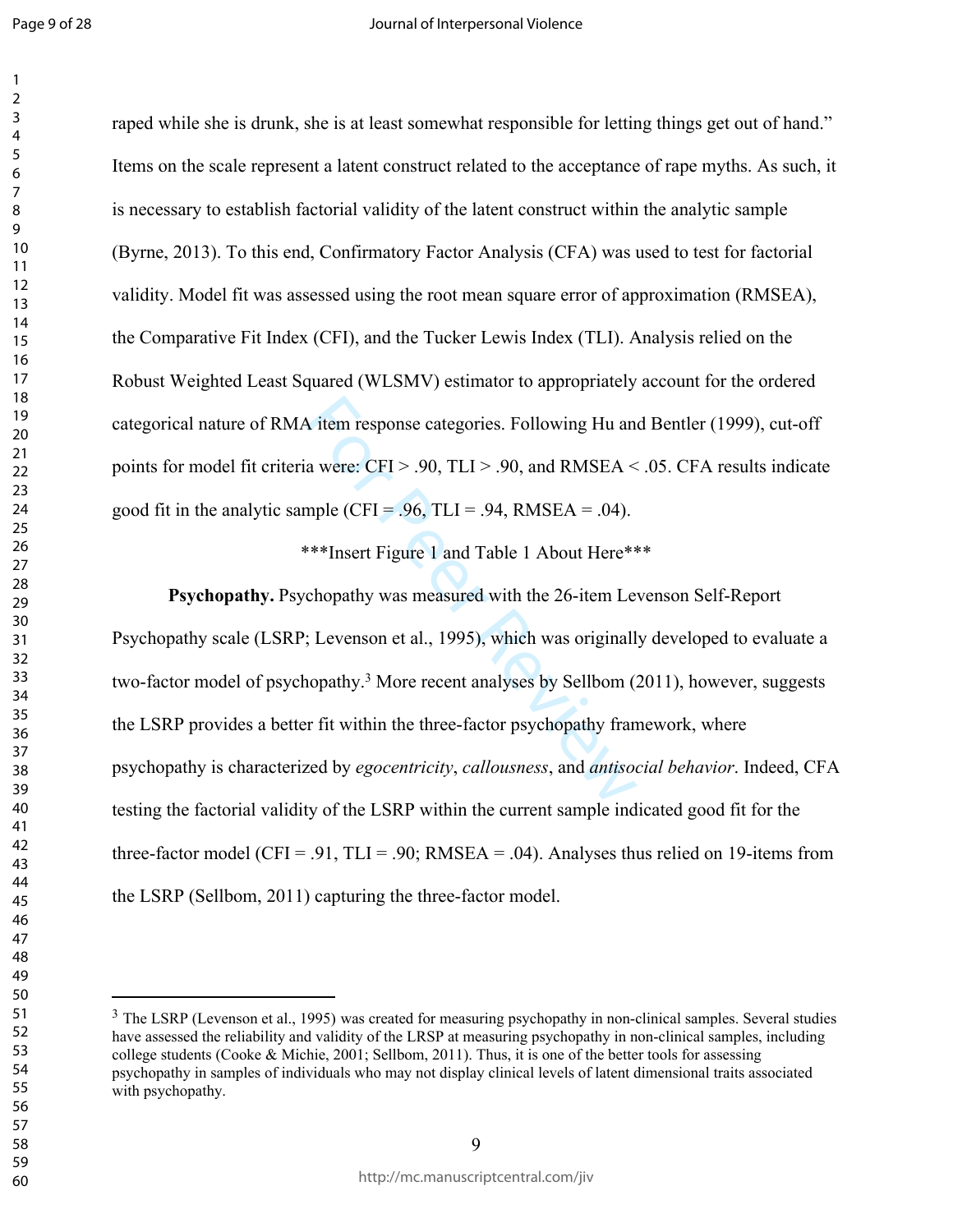**Traditional gender roles.** The current analysis relied on the Social Roles Questionnaire (SRQ; Baber & Tucker, 2006) to measure participants' views on traditional gender roles. The SRQ is a 13-item tool that assesses adherence to traditional gender roles through a 4-point Likert scale where 0 = *strongly disagree* and 3 = *strongly agree*. CFA yielded good overall model fit for the use of traditional gender roles as a latent trait within the analytic sample (CFI = .95, TLI  $= .93$ ; RMSEA  $= .05$ ).

A, the current study relied on retrospective active interval victimization during childhood/adolescence.<sup>4</sup><br>Exercised using the Childhood Maltreatment Intervies<br>and was captured as a latent indicator compreties and was cap **Psychological and sexual victimization.** To account for the effect that early victimization has on RMA, the current study relied on retrospective accounts of both *psychological* and *sexual* victimization during childhood/adolescence.<sup>4</sup> Psychological victimization was measured using the Childhood Maltreatment Interview Schedule – Short Form (CMIS-SF; Briere, 1992) and was captured as a latent indicator comprised of responses to seven questions: "When you were 16 or younger, how often did the following happen to you in the average year? Your parents, or stepparents, or foster parents, or other adult in charge of you as a child 1) yelled at you, 2) insulted you, 3) criticized you, 4) tried to make you feel guilty, 5) ridiculed or humiliated you, 6) embarrassed you in front of others, or 7) made you feel like you were a bad person?" Response categories were measured on a six-point Likert scale where  $0 =$ *never* and 6 = *over 20 times a year*. CFA for the psychological victimization indicator was good  $(CFI = .98, TLI = .99; RMSEA = .03).$ <sup>5</sup> Sexual victimization was measured as a dichotomous

 Physical abuse was omitted from analyses due to low reported variance within the subsample of men (i.e., men reported no physical abuse), resulting in inflated standard errors and standardized coefficients in the path analysis. <sup>5</sup> Approximately 17.40% of the current sample reported that their parents, stepparents, foster parents, or other adult in charge of them only yelled at them and reported no other experiences of psychological abuse. Of those who experienced being yelled at 20 or more times a year (25.9% of the total sample), roughly 26.60% reported being insulted, 42.10% reported being criticized, 29.40% reported being made to feel guilty, 19.21% reported being ridiculed or humiliated, 19.20% reported being humiliated in front of others, and 24.00% reported being made to feel like they were a bad person. No significant relationships changed in analyses with the seven-item latent psychological victimization measure as opposed to the six-item latent construct (i.e. when the latent variable did not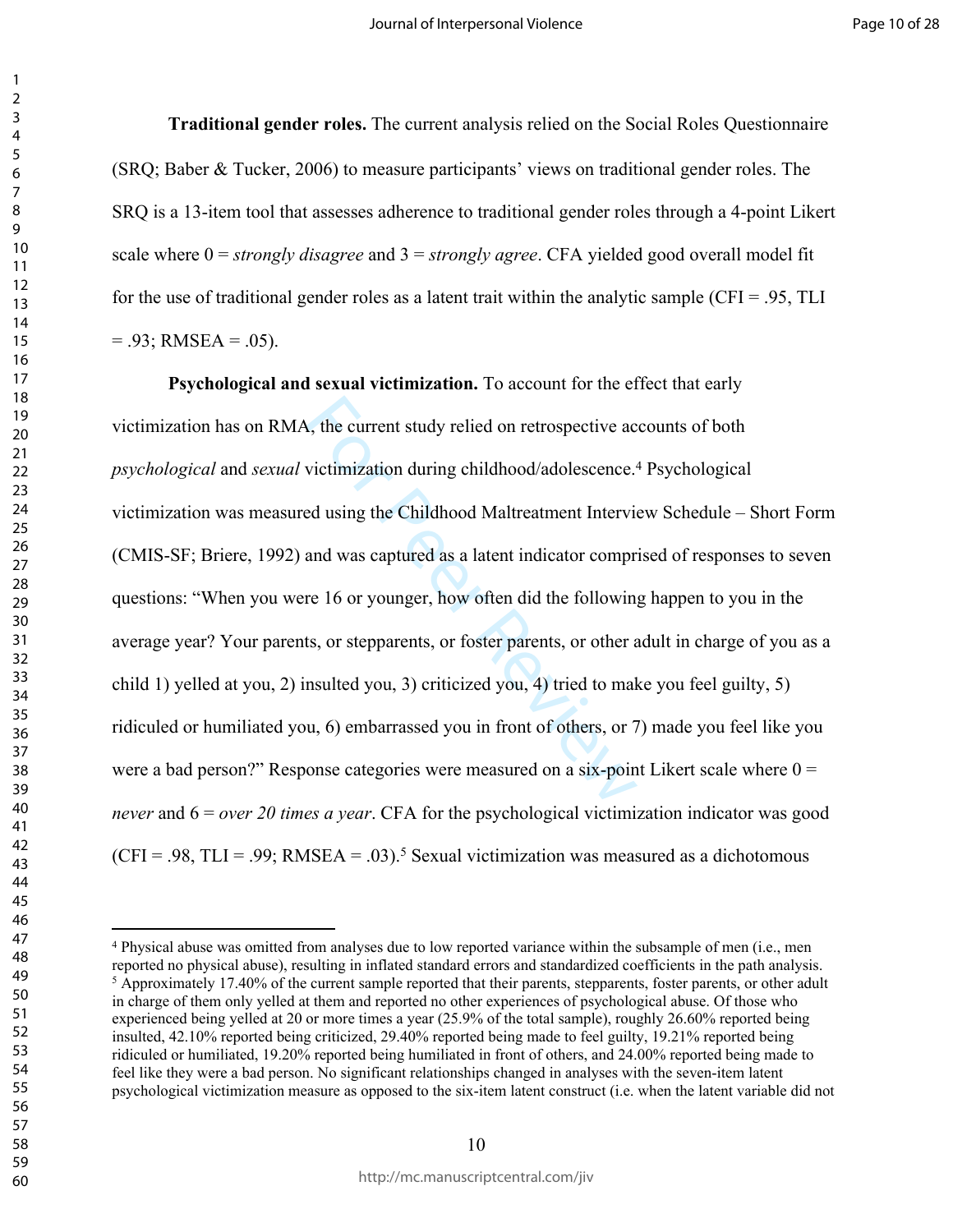indicator (0 = *none*; 1 = *sexual victimization*) in response to the question "to the best of your knowledge, before the age of 16, were you ever sexually abused."

**Control variables.** Respondents' age (measured in years) and race/ethnicity were included as control variables in all models. Models were estimated separately in samples of men and women. A dichotomous indicator was used to capture race/ethnicity where  $0 =$  white and  $1 =$ Person of Color (60.30%).

#### **Analytic Procedure**

d the mediating effect of the three-factor model and the relationship between childhood on RMA in a series of linked steps. First, we are to check for significant differences in egoditional gender roles, sexual and psychol Analyses estimated the mediating effect of the three-factor model of psychopathy and traditional views on gender roles on the relationship between childhood/adolescent psychological and sexual victimization on RMA in a series of linked steps. First, we performed several independent samples *t*-tests to check for significant differences in egocentricity, callousness, antisociality, views on traditional gender roles, sexual and psychological victimization, and RMA scores across gender. This is consistent with previous research that has noted considerable gender differences in each of these variables (Ewoldt et al., 2000; Watts et al., 2017). The second step in the analysis involved the estimation of path models where key exogenous variables were regressed onto RMA. Path modeling is the ideal analytic strategy for this type of analysis as it allows for the estimation of direct and indirect regression paths between both latent and observed variables. A hypothesized model for the proposed relationship between the three-factor model of psychopathy, adherence to traditional gender roles, and psychological or sexual victimization on RMA is presented in Figure 1. Additionally, findings from the independent samples *t*-tests provided justification for estimating gender stratified models. Thus, in accordance with

include yelling). Given the distribution of the item and based on preliminary model fit analyses, we elected to retain the seven-item latent variable.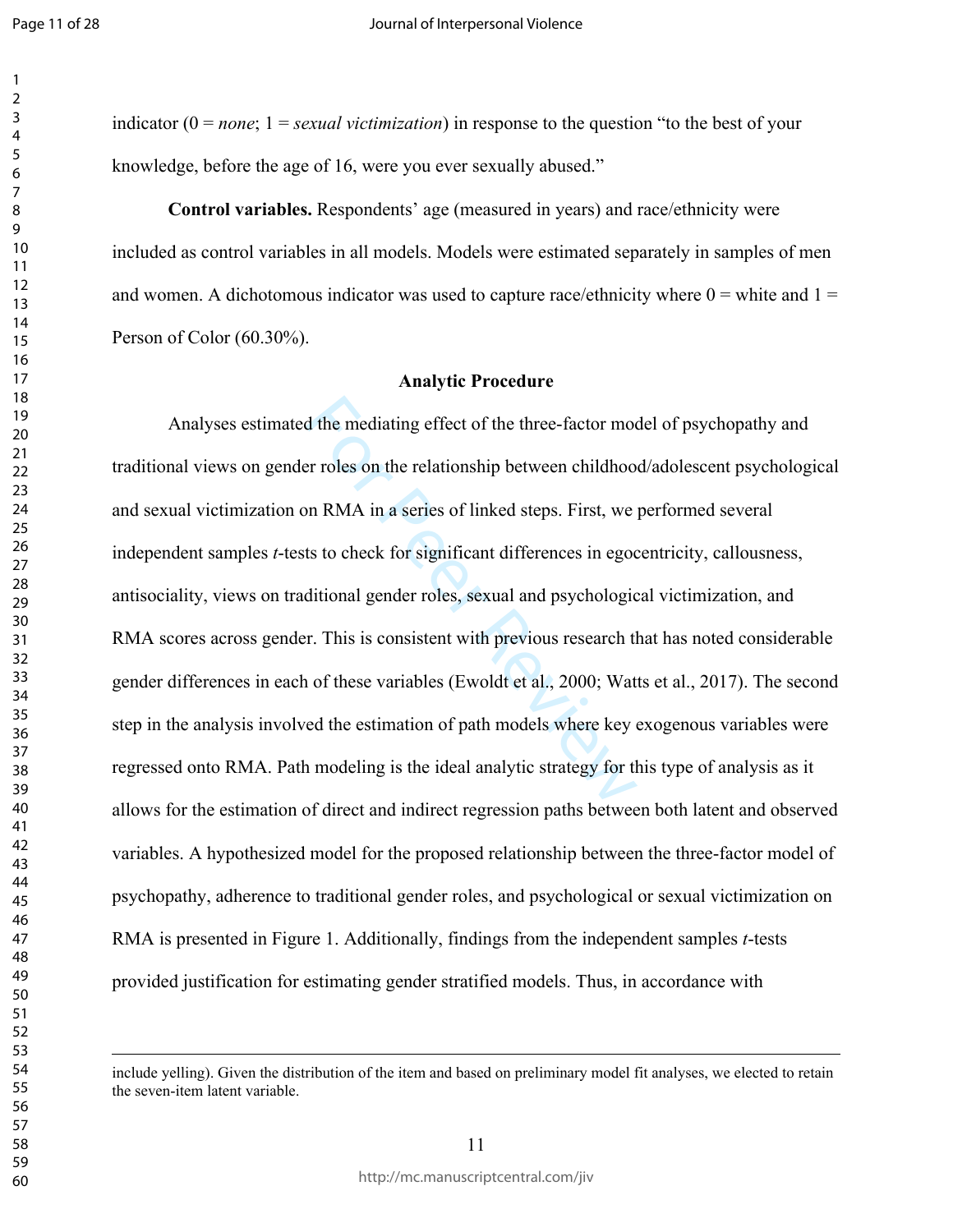recommendations by Byrne (2013), path models were estimated in men and women. Only the most parsimonious model presented. Similar to the confirmatory models for each measure, path model fit was assessed using RMSEA, CFI, and TLI (Hu & Bentler, 1999). Path analyses were conducted with the robust weighted least squares (WLSMV) estimator in M*plus* Version 8 (Muthén & Muthén, 2017) due to the ordered categorical nature of the latent variables. Standardized estimates are reported.

### **Results**

univariate analyses and independent samples<br>07;  $SD = 15.27$ ) were more likely to adhere t<br>= 8.43,  $df = 536.26$ ,  $p < 0.01$ ). Compared to<br>of egocentricity (Men  $M = 10.09$ ;  $SD = 4.65$ <br>0,  $p < 0.01$ ) and callousness (Men  $M = 4.32$ The results of the univariate analyses and independent samples *t*-tests presented in Table 1 show that men ( $M = 28.07$ ;  $SD = 15.27$ ) were more likely to adhere to rape myths than women  $(M = 18.68; SD = 13.62; t = 8.43, df = 536.26, p < 0.01)$ . Compared to women, men reported significantly higher levels of egocentricity (Men  $M = 10.09$ ;  $SD = 4.65$ ; Women  $M = 8.36$ ;  $SD =$ 4.48;  $t = 4.98$ ,  $df = 728.00$ ,  $p < 0.01$ ) and callousness (Men  $M = 4.32$ ;  $SD = 2.18$ ; Women  $M =$ 3.33;  $SD = 2.03$ ;  $t = 6.40$ ,  $df = 771.00$ ,  $p < 0.01$ ). Women were more likely than men to report experiencing sexual victimization (Men =  $3.00\%$ ; Women =  $14.00\%$ ;  $t = 7.70$ ,  $df = 598.06$ ,  $p <$ .01). No statistically significant differences emerged between men and women in reports of psychological victimization (Men *M* = 12.40; *SD* = 11.60; Women *M* = 13.31; *SD* = 11.75; *t* = - 1.08, *df* = 757.00). Compared to women, men had greater adherence to traditional gender roles (Men  $M = 20.97$ ; *SD* = 5.24; Women  $M = 16.87$ ; *SD* = 5.30;  $t = 10.22$ ,  $df = 735.00$ ,  $p < 0.01$ ). These findings are consistent with prior research and provides rationale for estimating the effects of these key exogenous variables on RMA in separate models for men and women.

Path models were fitted to the data to examine the relationship between the three-factor model of psychopathy, views on traditional gender roles, and psychological and sexual victimization on RMA. Results for the subsample of men are presented in Figure 2. Significant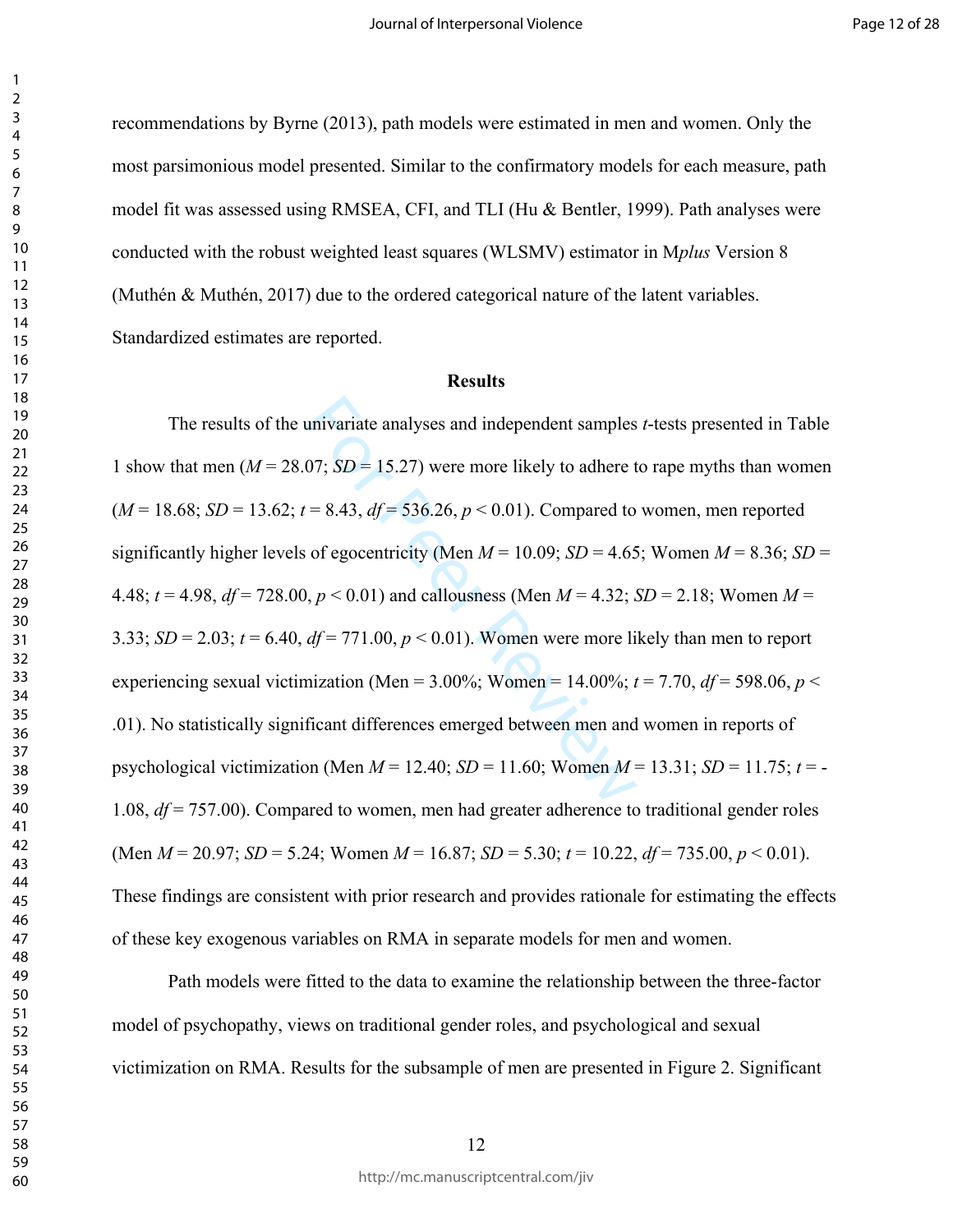positive direct effects were observed between psychological victimization and egocentricity ( $\beta$  = 0.21,  $p < 0.01$ ) as well as egocentricity and RMA ( $\beta = 0.32$ ,  $p < 0.01$ ). There was a significant positive direct association between egocentricity and adherence to traditional gender roles ( $\beta$  =  $0.50, p \le 0.01$ ). Greater adherence to traditional gender roles also directly and significantly increased RMA ( $\beta$  = 0.36,  $p$  < 0.01). Furthermore, adherence to traditional gender roles was found to account for 39.60% ( $\beta$  = 0.17,  $p$  < 0.01) of the total direct effect of egocentricity on RMA  $(\beta = 0.48, p < 0.01)$ .

# \*\*\*Insert Figures 2 and 3 About Here\*\*\*

\*\*\*Insert Figures 2 and 3 About Here\*\*\*<br>then fitted to the data for the subsample of w<br>effects of psychological victimization on any<br>ificant and positive direct effect was found b<br>d views toward traditional gender roles ( Path models were then fitted to the data for the subsample of women (see Figure 3). There were no significant effects of psychological victimization on any of the key exogenous variables or RMA. A significant and positive direct effect was found between sexual victimization and increased views toward traditional gender roles ( $\beta$  = 0.12,  $p$  = 0.04). Greater adherence to traditional gender roles ( $\beta$  = 0.44,  $p$  < 0.01) and egocentricity ( $\beta$  = 0.22,  $p$  < 0.01) directly increased RMA in women. There was also an observed direct relationship between egocentricity and traditional gender roles ( $\beta$  = 0.48,  $p$  < 0.01). Views on traditional gender roles accounted for  $48.84\%$  ( $\beta = 0.21$ ,  $p < 0.01$ ) of the observed variance in the total direct effect from egocentricity to RMA  $(\beta = 0.43, p < 0.01)$ .

#### **Discussion**

This study examined how childhood/adolescent victimization, psychopathy traits, and adherence to traditional gender roles influenced RMA in a sample of college men and women. Based on the hypothesized model (see Figure 1), we estimated whether the three-factor model of psychopathy and views on traditional gender roles would have a mediating effect on the relationship between sexual and psychological victimization on RMA. Consistent with the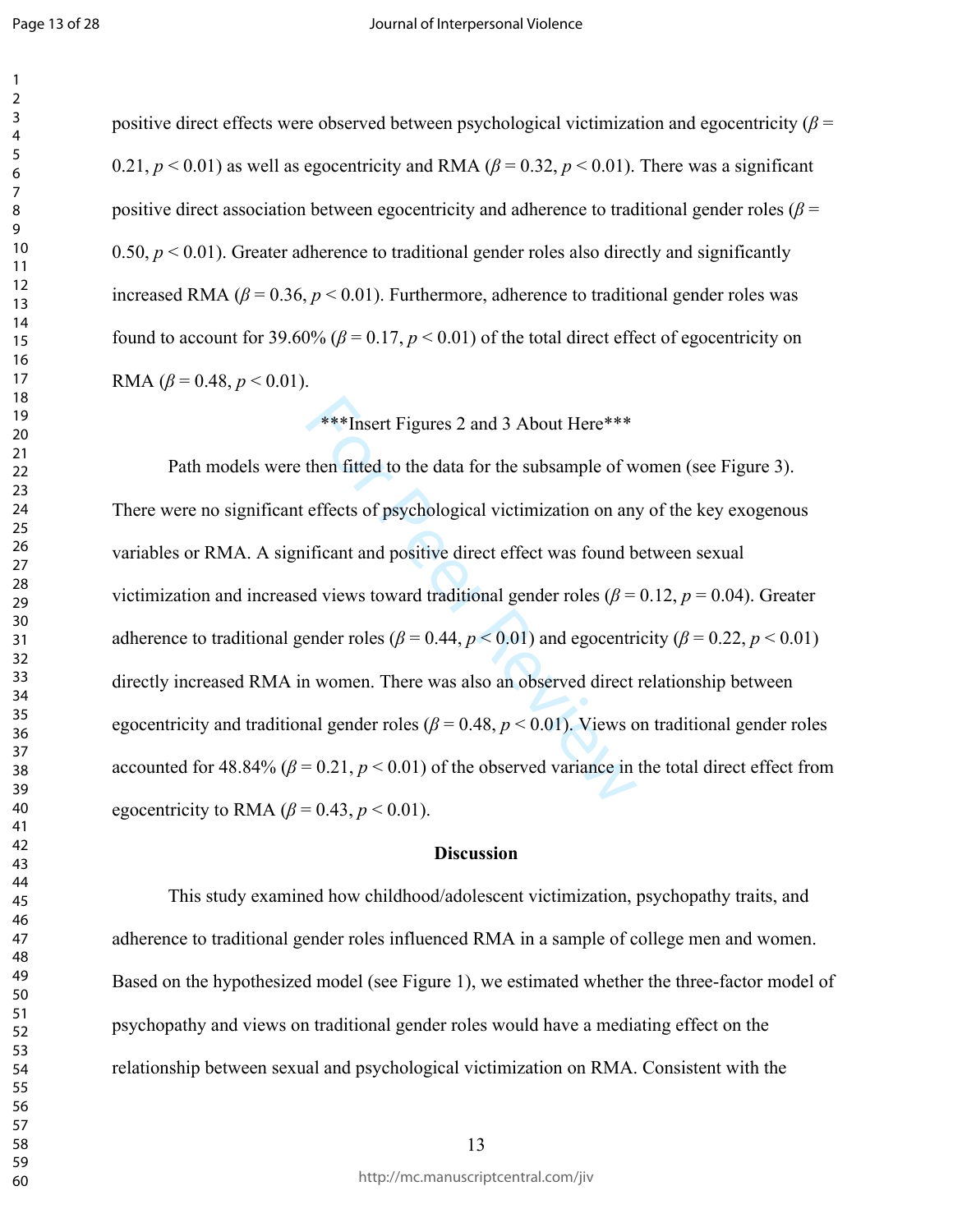hypothesized model, men who reported experiencing more instances of psychological victimization showed an increase in the egocentric aspects of psychopathy. In turn, men with higher levels of egocentricity were more likely to accept rape myths. Higher egocentricity in men was also associated with increased acceptance of traditional gender roles which was linked to greater RMA. Egocentricity and the acceptance of traditional gender roles were also associated with increased levels of RMA in women. Contrary to results from the subsample of men, however, sexual victimization, but not psychological victimization, had a statistically significant effect on adherence to traditional gender roles in women. Thus, results from the current sample provide new insights into our understanding of RMA. Findings suggest that the direct effect of psychological and sexual victimization on RMA is partially mediated by the egocentric aspects of psychopathy and views on traditional gender roles in men and women.

ditional gender roles in women. Thus, results<br>our understanding of RMA. Findings sugges<br>victimization on RMA is partially mediated l<br>on traditional gender roles in men and wom<br>entricity on RMA adds to previous research of<br> The effect of egocentricity on RMA adds to previous research on psychopathy, RMA, and sexual aggression (Debowska et al., 2015; Watts et al., 2017). Egocentricity is a personality construct indicative of having an inflated sense of self and a lack of empathy for the wellbeing of others. Novel findings from the current analysis add to the literature on egocentricity and RMA by observing that men and women with higher levels of egocentricity were more likely to endorse rape myths, which in many ways demonstrate a lack of empathy on behalf of the victim. Egocentric personalities, then, may manifest into cognitive distortions that emphasize patriarchal norms that reinforce power and control over women and victims.

Consistent with previous literature (Aronowitz et al., 2012), the current analysis also found that much of the observed variance in RMA was attributable to views on traditional gender roles. Adherence to traditional gender roles was found to directly increase RMA and indirectly influence RMA through an association with the egocentric facet of psychopathy in both men and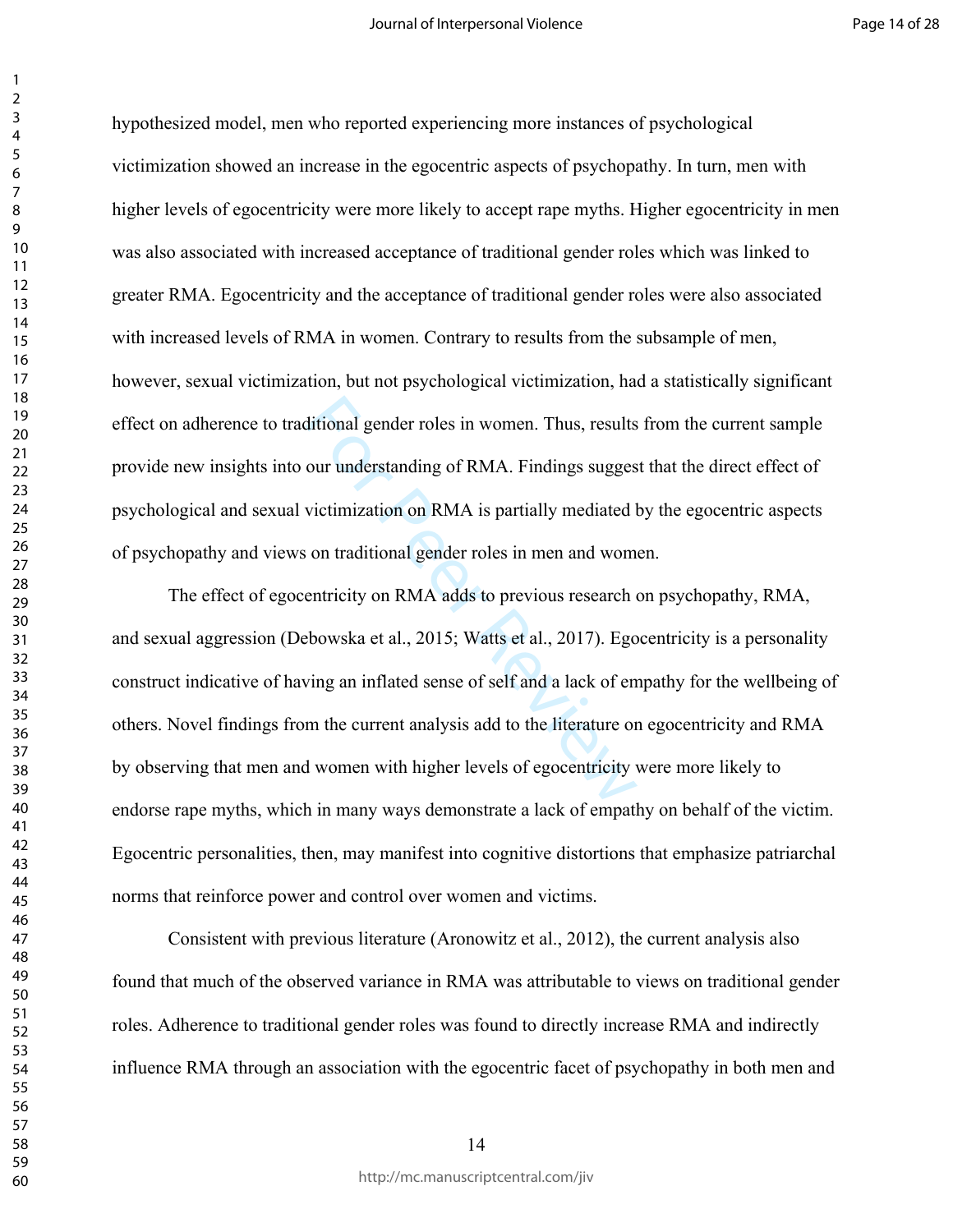Page 15 of 28

 $\mathbf{1}$ 

#### Journal of Interpersonal Violence

women. Support for this relationship was found to be greater in women with reported experiences of sexual victimization. This relationship was not observed in men, and yet, men who embraced traditional gender roles were more likely to accept rape myths. Traditional gender roles were also found to indirectly increase the effect of egocentricity on RMA in both men and women. This is a relatively novel and important observation. Men and women who display a higher level of egocentric traits are more likely to embrace traditional gender roles and accept rape myths. These findings provide new evidence for the effect that personality characteristics associated with self-centeredness and views on traditional gender roles have on the development of cognitive distortions that support attitudes conducive to blaming victims of gender-violence.

redness and views on traditional gender roles<br>at support attitudes conducive to blaming vic<br>study provide key insights for future researc<br>demonstrates the utility of considering indiv<br>RMA. Similar to Debowska and colleague Findings from this study provide key insights for future research and practice. Relevant to future research, this study demonstrates the utility of considering individual-level traits when examining the etiology of RMA. Similar to Debowska and colleagues (2015), our results document the mediating effect that traits associated with psychopathy have on the relationship between early experiences of victimization and RMA. However, our results extend beyond the current literature by showing a link between the egocentric domain of psychopathy with traditional views on gender roles. Future research needs to further explore how these personality traits and attitudes toward gender roles influence RMA across multiple settings, samples, and age groups. Practically, we believe this study can aid in the development of college programs aimed at reducing RMA and negative attitudes regarding gender. By acknowledging the role that egocentricity has on RMA, collegiate programming can begin to assess individual needs by evaluating students' egocentric traits as well as their perceptions of traditional gender roles. Doing this can provide a more holistic but also individually tailored program to reduce RMA.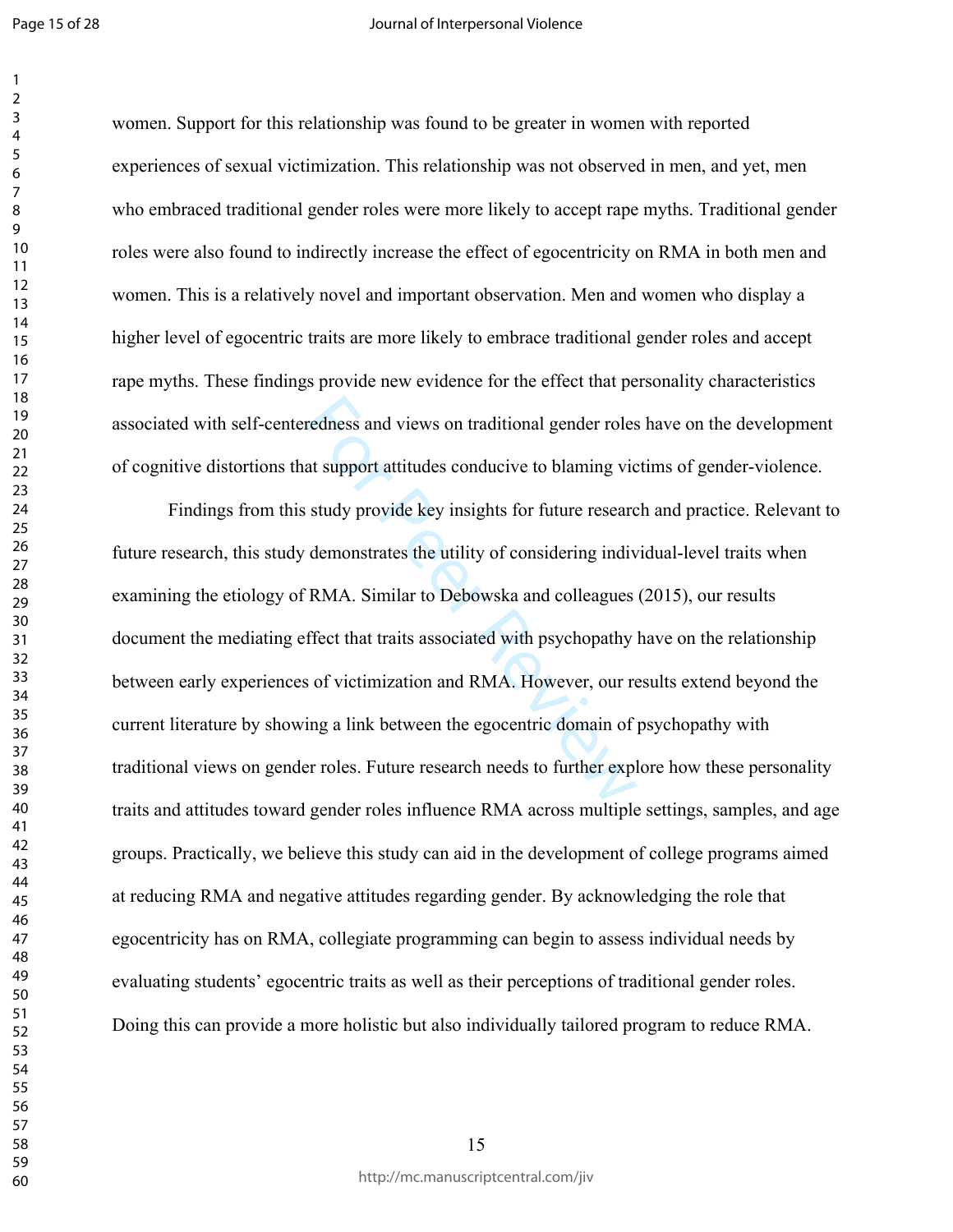ultural effects on RMA. Future studies shoul<br>
analysis to better understand RMA. Third, then<br>
ss psychopathy. Though traits associated wit<br>
sed across the population (Lilienfeld et al. 20<br>
ical and may not adequately captu Limitations to this study provide directions for future research in several ways. First, this analysis was based on cross-sectional indicators of psychopathy, traditional gender roles, and RMA as well as retrospective accounts of victimization experiences. Furthermore, sexual victimization was estimated with a dichotomous indicator, which limits the ability to fully capture variation that exists across this victimization type. Future studies should explore the etiology of RMA from a longitudinal perspective that can acquire more detailed measures of victimization and the development of psychopathy. Second, this study could not account for familial, peer, and socio-cultural effects on RMA. Future studies should incorporate multiple perspectives and levels of analysis to better understand RMA. Third, this study utilized a sample of college students to assess psychopathy. Though traits associated with psychopathy are relatively normally disbursed across the population (Lilienfeld et al. 2017; Pemment, 2013), the current sample is non-clinical and may not adequately capture all aspects of psychopathy. Finally, findings from this study must be framed within the context and consideration of diversity. Despite being drawn from a student population at a diverse university, this sample is not representative of all ages, gender identities, ethnicities, and experiences. Indeed, a more intersectional approach that can capture "multiple social identities" is warranted (Raphael et al., 2019, p. 2043). Future work would benefit from the inclusion of quantitative and qualitative methods that give respondents a voice. Furthermore, it might be warranted to oversample minoritized groups in future research to determine if these relationships hold across different gender identities, races, and ethnicities.

Overall, the current study adds this body of literature by suggesting that the relationship between victimization and RMA is mediated by personality indicators associated with psychopathy. Results from this study also demonstrate the complexity with which gender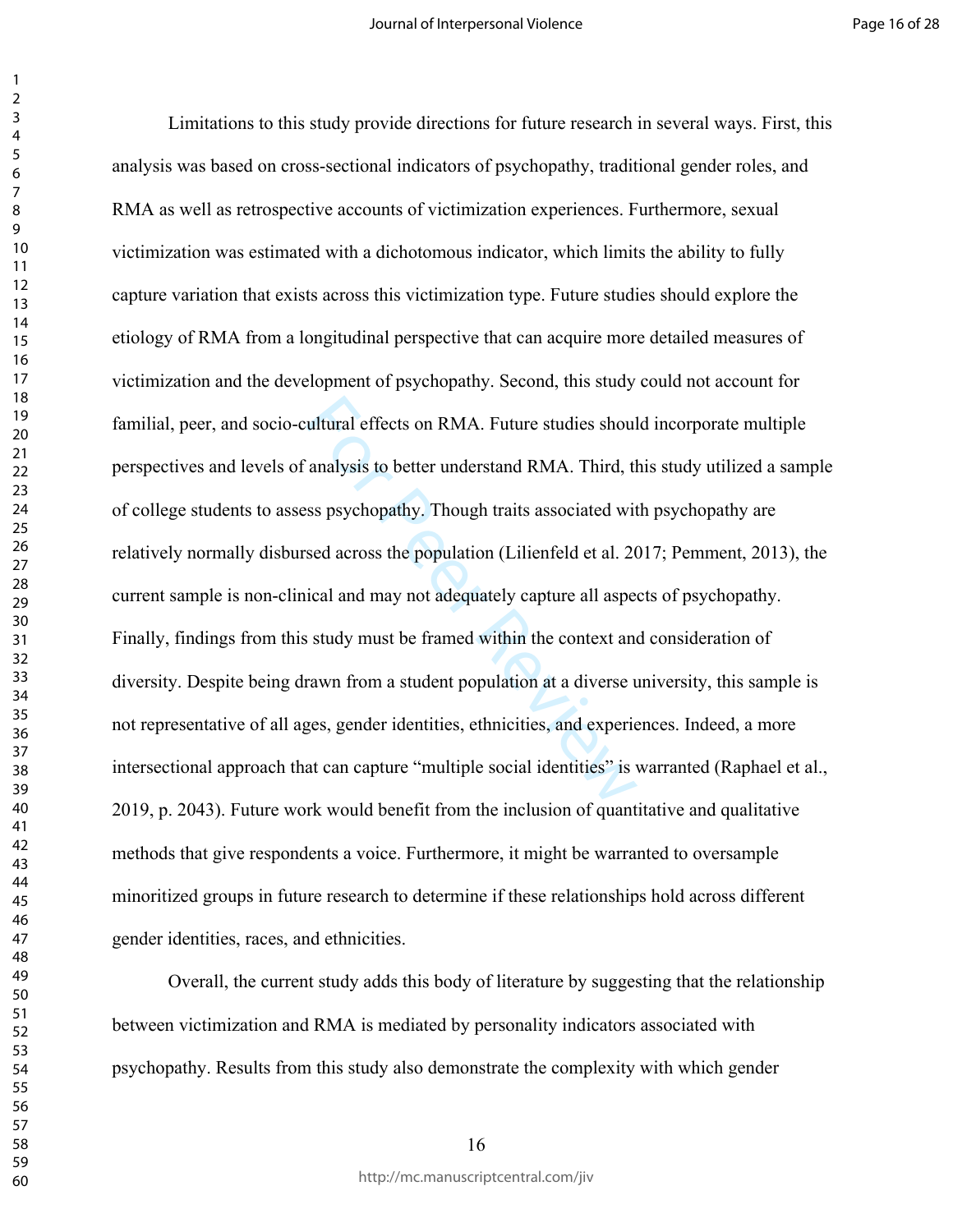attitudes are formed. Gender-based violence and its antecedents are of great concern in our society and, thus, we must examine every aspect of our contextual traits and experiences to better understand how these attitudes and behaviors develop.

For Permien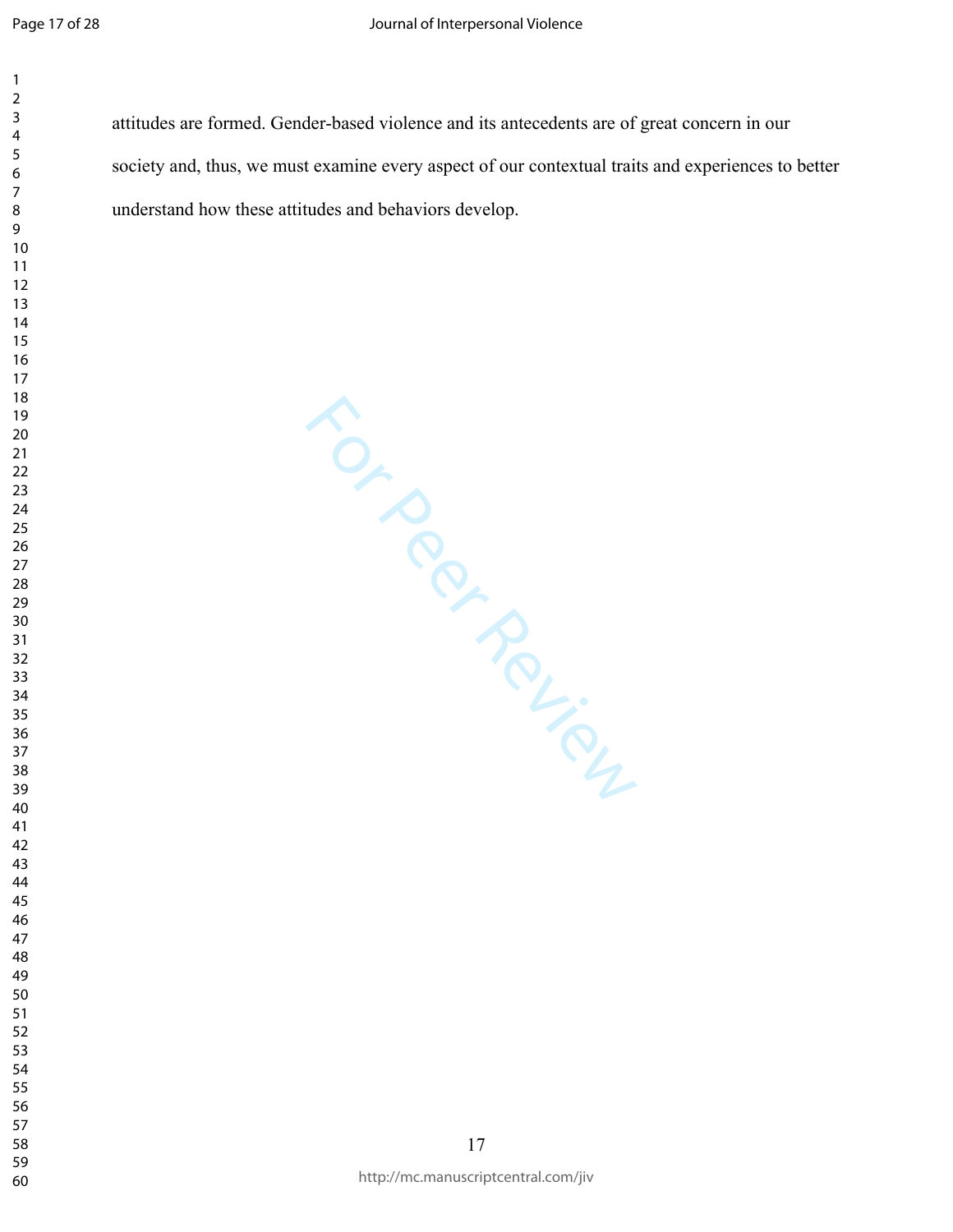#### **References**

- Abbey, A., Jacques‐Tiura, A. J., & LeBreton, J. M. (2011). Risk factors for sexual aggression in young men: An expansion of the confluence model. *Aggressive Behavior*, *37*(5), 450- 464.
- Abbey, A., & McAuslan, P. (2004). A longitudinal examination of male college students' perpetration of sexual assault. *Journal of Consulting and Clinical Psychology*, *72*(5), 747.
- Aronowitz, T., Lambert, C. A., & Davidoff, S. (2012). The role of rape myth acceptance in the social norms regarding sexual behavior among college students. *Journal of Community Health Nursing*, *29*(3), 173-182.
- Bleecker, E. T., & Murnen, S. K. (2005). Fraternity membership, the display of degrading sexual images of women, and rape myth acceptance. *Sex Roles*, *53*, 487-493.
- ding sexual behavior among college students<br> $9(3)$ , 173-182.<br>
n, S. K. (2005). Fraternity membership, the d<br>
and rape myth acceptance. *Sex Roles*, 53, 48<br>
L. A., & Miller, H. A. (2016). Examining th<br>
cion: Proposing an e Bouffard, J. A., Bouffard, L. A., & Miller, H. A. (2016). Examining the correlates of women's use of sexual coercion: Proposing an explanatory model. *Journal of Interpersonal Violence*, *31*(13), 2360-2382.
- Briere, J., (1992), *Child Abuse Trauma: Theory and Treatment of the Lasting Effects*. Newbury Park, CA: Sage Publications.
- Burt, M. R. (1980). Cultural myths and supports for rape. *Journal of Personality and Social Psychology*, *38*, 217-230.
- Byrne, B. M. (2013). *Structural equation modeling with Mplus: Basic concepts, applications, and programming*. New York, NY: Routledge.
- Carmody, D. C., & Washington, L. M. (2001). Rape myth acceptance among college women: The impact of race and prior victimization. *Journal of Interpersonal Violence*, *16*(5), 424-436.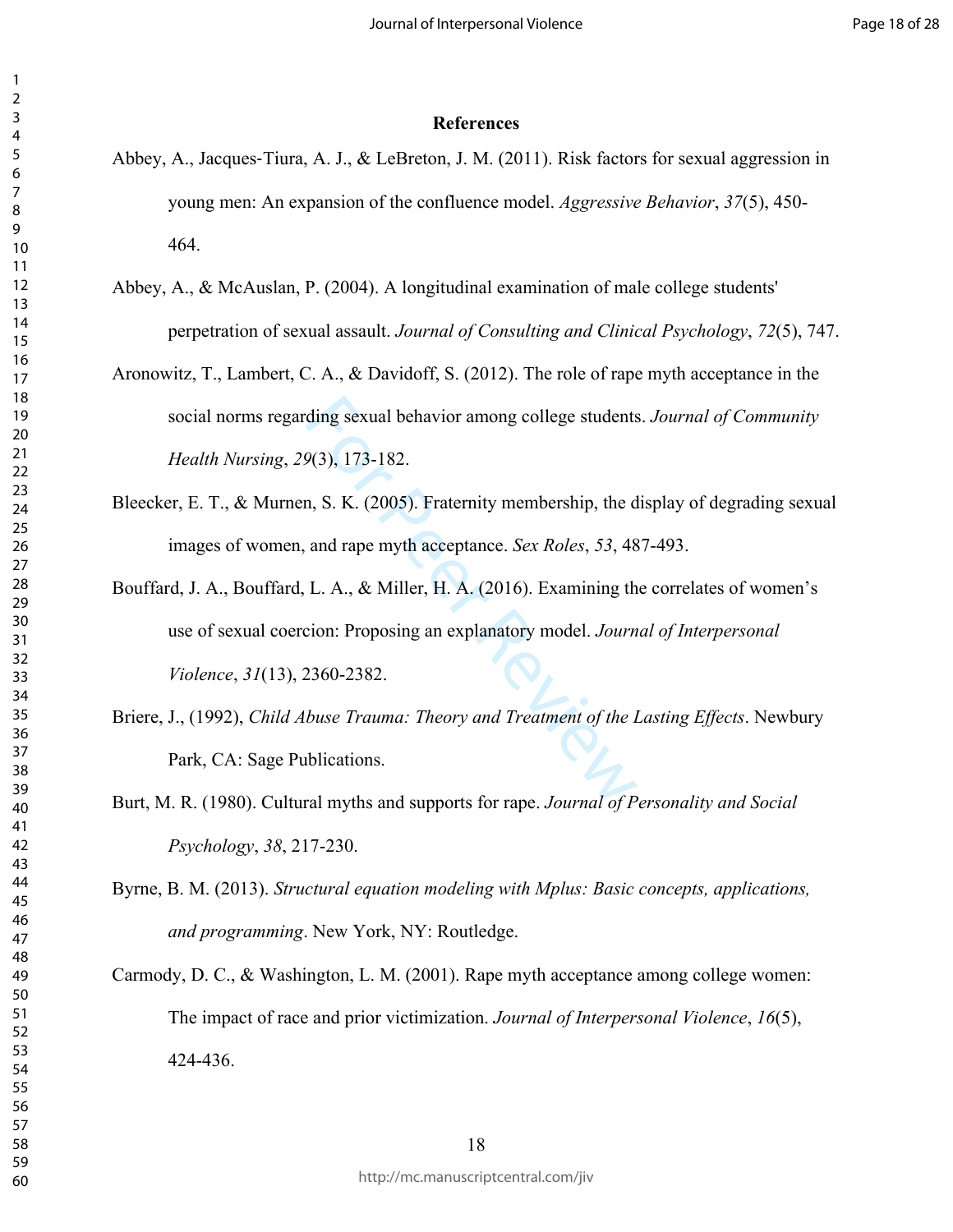- Cooke, D. J., & Michie, C. (2001). Refining the construct of psychopathy: Towards a hierarchical model. *Psychological Assessment, 13*(2), 171–188.
- Debowska, A., Boduszek, D., Dhingra, K., Kola, S., & Meller-Prunska, A. (2015). The role of psychopathy and exposure to violence in rape myth acceptance. *Journal of Interpersonal Violence*, *30*(15), 2751-2770.
- Debowska, A., Boduszek, D., & Willmott, D. (2018). Psychosocial correlates of attitudes toward male sexual violence in a sample of financial crime, property crime, general violent, and homicide offenders. *Sexual Abuse*, *30*(6), 705.727.
- DeGue, S., DiLillo, D., & Scalora, M. (2010). Are all perpetrators alike? Comparing risk factors for sexual coercion and aggression. *Sexual Abuse, 22*(4), 402-426.
- Eriksson, L., & Mazerolle, P. (2015). A cycle of violence? Examining family-of-origin violence, attitudes, and intimate partner violence perpetration. *Journal of Interpersonal Violence*, *30*(6), 945-964.
- s. *Sexual Abuse*, 30(6), 705.727.<br>
Scalora, M. (2010). Are all perpetrators alik<br>
1 and aggression. *Sexual Abuse*, 22(4), 402-4<br>
1, P. (2015). A cycle of violence? Examining<br>
nate partner violence perpetration. *Journal* Ewoldt, C. E., Monson, C. M., & Langhinrichsen-Rohling, J. (2000). Attributions about rape in a continuum of dissolving marital relationships. *Journal of Interpersonal Violence*, *15*, 1175-1182.
- Fagan, J., & Wexler, S. (1988). Explanations of sexual assault among violent delinquents. *Journal of Adolescent Research*, *3*(3-4), 363-385.
- Fisher, B. S., Daigle, L. E., & Cullen, F. T. (2009). *Unsafe in the ivory tower: The sexual victimization of college women*. Thousand Oaks, CA: Sage Publications.
- Forbes, G. B., Adams-Curtis, L. E., Pakalka, A. H., & White, K. B. (2006). Dating aggression, sexual coercion, and aggression-supporting attitudes among college men as a function of participation in aggressive high school sports. *Violence Against Women*, *12*, 441-455.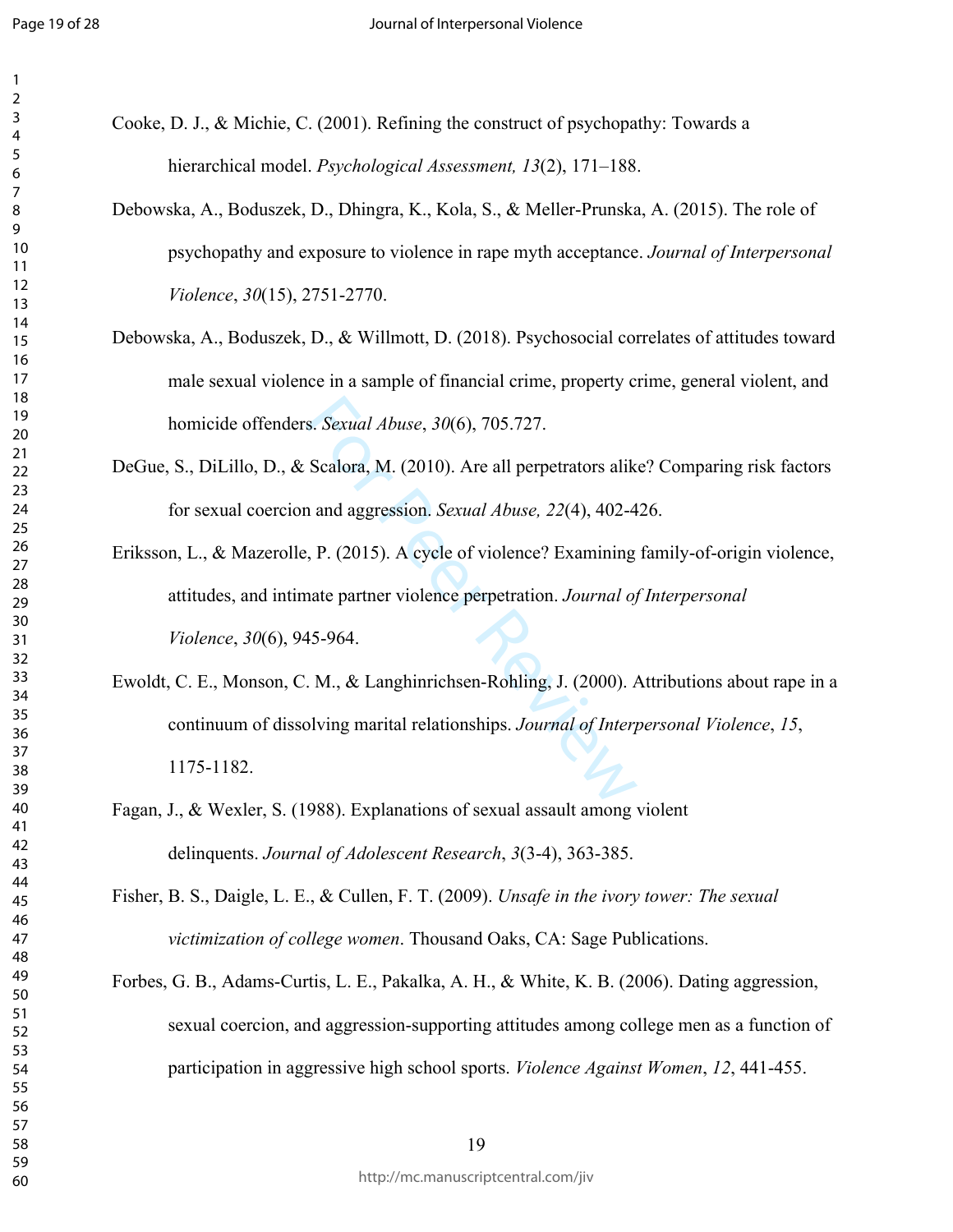- Fox, B. H., Perez, N., Cass, E., Baglivio, M. T., & Epps, N. (2015). Trauma changes everything: Examining the relationship between adverse childhood experiences and serious, violent and chronic juvenile offenders. *Child Abuse & Neglect*, *46*, 163-173.
- Hensley, C., Tewksbury, R., Miller, A., & Koscheski, M. (2002). Criminal justice and noncriminal justice students' views of US correctional issues. *The Justice Professional*, *15*(4), 303-311.
- Hare, R.D. (1991; 2003). *The Hare Psychopathy Checklist-Revised*. Toronto, Ontario: Multi-Health Systems.
- 1. (1999). Cutoff criteria for fit indexes in coveria versus new alternatives. *Structural Equat*<br>
Journal, 6(1), 1-55.<br>  $\therefore$  A. (2009). Living in partner-violent families<br>
r and relationship violence. Journal of Youth<br> Hu, L. T., & Bentler, P. M. (1999). Cutoff criteria for fit indexes in covariance structure analysis: Conventional criteria versus new alternatives. *Structural Equation Modeling: A Multidisciplinary Journal*, *6*(1), 1-55.
- Ireland, T. O., & Smith, C. A. (2009). Living in partner-violent families: Developmental links to antisocial behavior and relationship violence. *Journal of Youth and Adolescence*, *38*(3), 323-339.
- Kirkpatrick, C., & Kanin, E. (1957). Male sex aggression on a university campus. *American Sociological Review*, *22*(1), 52-58.
- Knight, R. A., & Sims-Knight, J. E. (2003). The developmental antecedents of sexual coercion against women: Testing alternative hypotheses with structural equation modeling. *Annals New York Academy of Sciences*, *989*, 72-85.
- Koss, M. P. (1989). Hidden rape: Sexual aggression and victimization in a national sample of students in higher education. In A. W. Burgess (Ed.), *Rape and sexual assault II* (pp. 3- 25). New York. NY: Garland.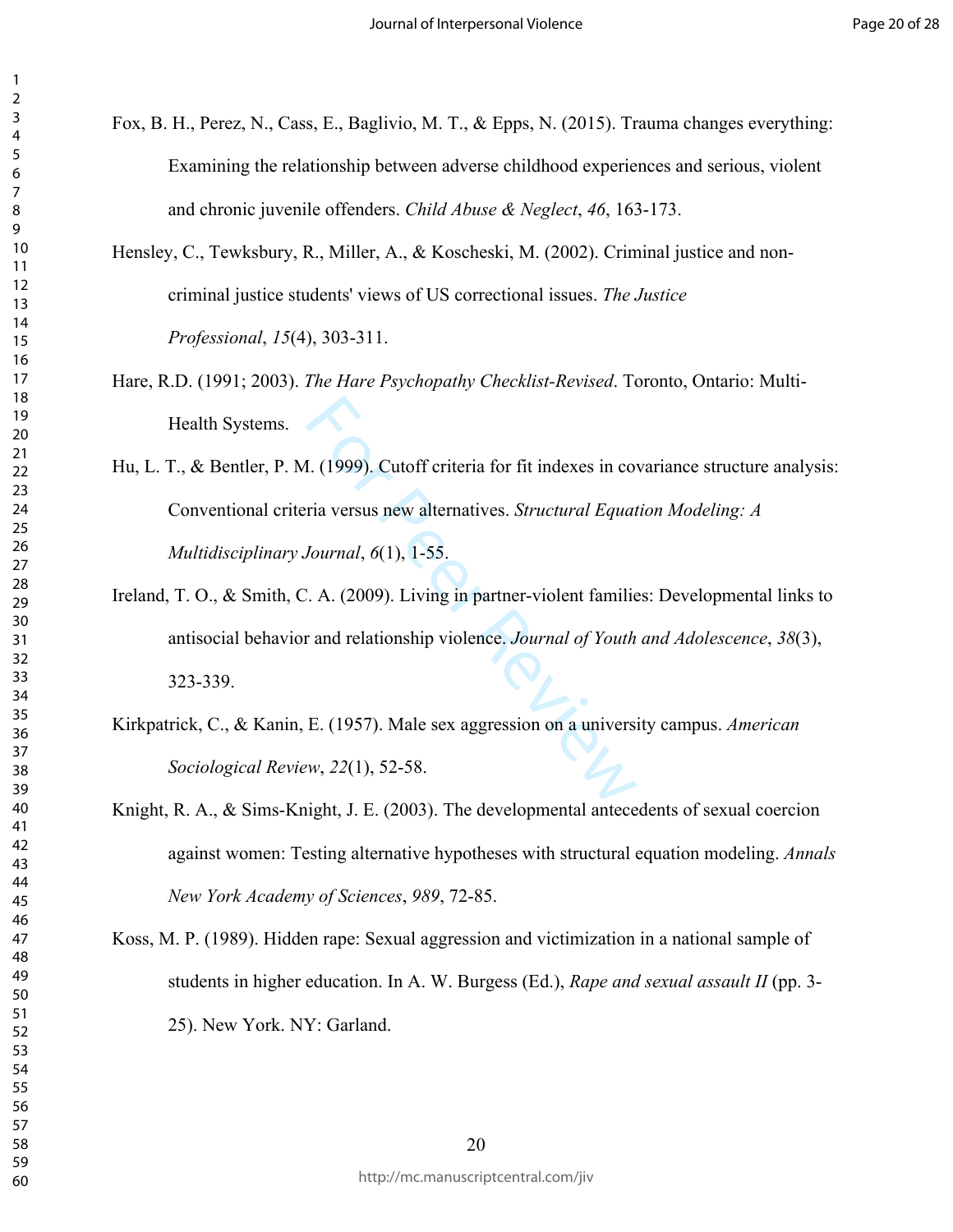Koss, M. P., & Dinero, T. E. (1988). Predictors of sexual aggression among a national sample of male college students. *Annals of the New York Academy of Sciences*, *528*(1), 133-147. Krebs, C. P., Lindquist, C. H., Warner, T. D., Fisher, B. S., & Martin, S. L. (2009). College women's experiences with physically forced, alcohol-or other drug-enabled, and drugfacilitated sexual assault before and since entering college. *Journal of American College* 

*Health*, *57*(6), 639-649.

- Lambert, E. G. (2004). Assessing the crime and punishment views of criminal justice majors: How different are they from other majors?. *Criminal Justice Studies*, *17*(3), 245-257.
- they from other majors?. *Criminal Justice St*<br>n, R. T., DeCoster, J., & Rogers, R. (2008). *A*<br>neasures of psychopathy to antisocial conduc<br>8-45.<br>Z. A., & Fitzpatrick, C. M. (1995). Assessing<br>zed population. *Journal of P* Leistico, A. M. R., Salekin, R. T., DeCoster, J., & Rogers, R. (2008). A large-scale meta-analysis relating the Hare measures of psychopathy to antisocial conduct. *Law and Human Behavior*, *32*(1), 28-45.
- Levenson, M. R., Kiehl, K. A., & Fitzpatrick, C. M. (1995). Assessing psychopathic attributes in a noninstitutionalized population. *Journal of Personality and Social Psychology*, *68*, 151-
- Lilienfeld, S. O., Pydych, A. L., Lynn, S. J., Latzman, R. D., & Waldman, I. D. (2017, July). 50 differences that make a difference: a compendium of frequently confused term pairs in psychology. In *Frontiers in Education 2*(37), 1-4.
- Lisak, D., & Miller, P. M. (2002). Repeat rape and multiple offending among undetected rapists. *Violence and Victims*, *17*(1), 73-84.

Loeber, R., Burke, J. D., & Pardini, D. A. (2009). Development and etiology of disruptive and delinquent behavior. *Annual Review of Clinical Psychology*, *5*, 291-310.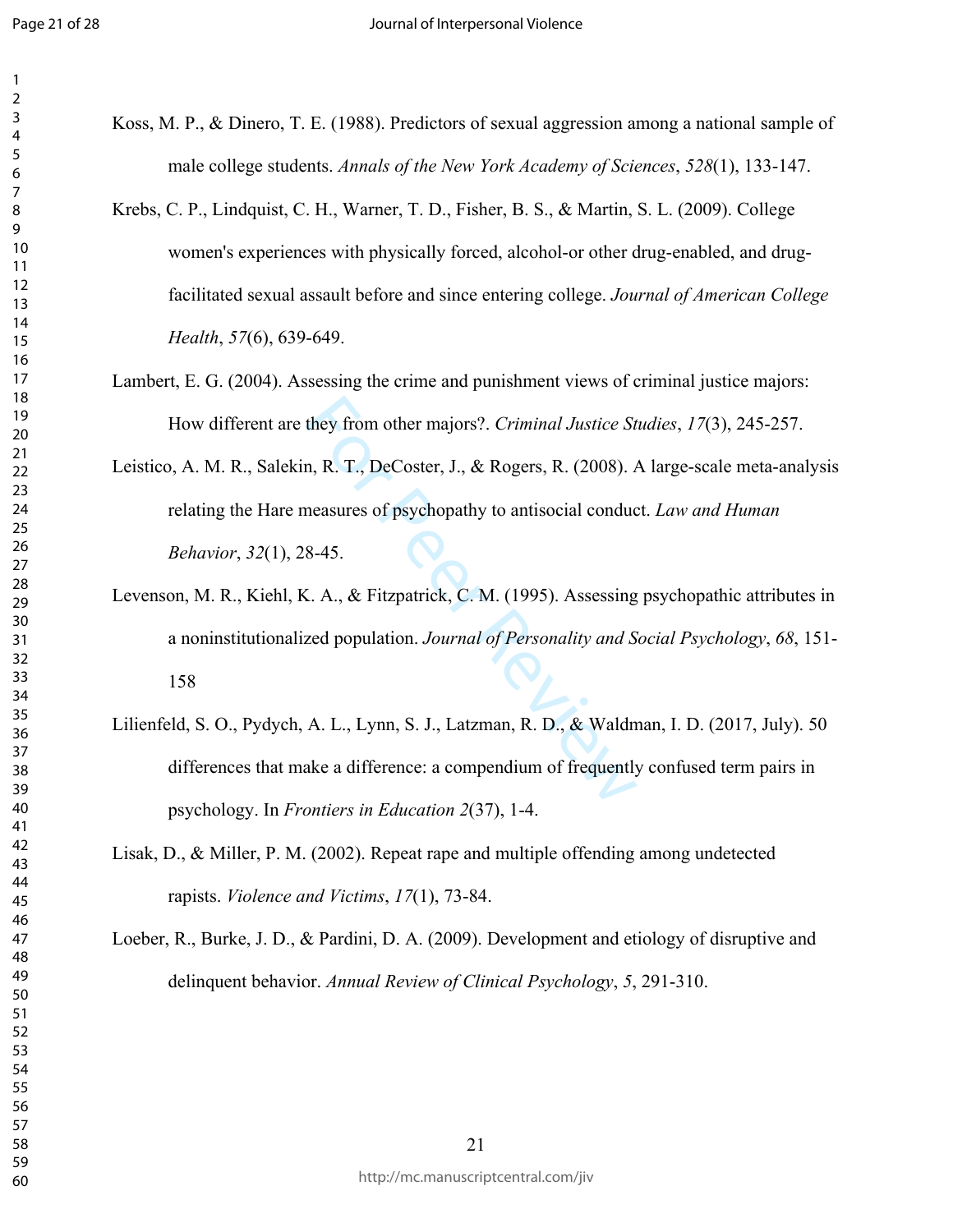- Mackey, D. A., & Courtright, K. E. (2000). Assessing punitiveness among college students: A comparison of criminal justice majors with other majors. *Criminal Justice Studies*, *12*(4), 423-441.
- Malamuth, N. M., Sockloski, R. J., Koss, M. P., & Tanaka, J. S. (1991). Characteristics of aggressors against women: Testing a model using a national sample of college students. *Journal of Consulting and Clinical Psychology*, *59*(5), 670-681.
- Marx, B. P., Gross, A. M., & Adams, H. E. (1999). The effect of alcohol on the responses of sexually coercive and noncoercive men to an experimental rape analogue. *Sexual Abuse*, *11*(2), 131-145.
- and noncoercive men to an experimental rape<br>
145.<br>
In, K. S. (2013). The role of rape myth accept<br>
betration. *Journal of Aggression*, *Maltreatme*<br>
1.<br>
B. O. (2017). Mplus User's Guide: Eighth I<br>
1.<br>
L. A., & Fitzgerald, Mouilso, E. R., & Calhoun, K. S. (2013). The role of rape myth acceptance and psychopathy in sexual assault perpetration. *Journal of Aggression, Maltreatment & Trauma*, *22*(2), 159- 174.
- Muthén, L. K., & Muthén, B. O. (2017). Mplus User's Guide: Eighth Edition. Los Angels, CA: Muthén & Muthén.
- Payne, D. L., Lonsway, K. A., & Fitzgerald, L. F. (1999). Rape Myth Acceptance: Exploration of Its Structure and Its Measurement Using the Illinois Rape Myth Acceptance Scale. *Journal of Research in Personality*, *33*(1), 27-68.
- Pemment, J. (2013). Psychopathy versus sociopathy: Why the distinction has become crucial. *Aggression and Violent Behavior*, *18*(5), 458-461.
- Raphael, J., Rennison, C. M., & Jones, N. (2019). Twenty-five years of research and advocacy on violence against women: What have we accomplished, and where do we go from here? A conversation. *Violence Against Women, 25*(16), 2024- 2046.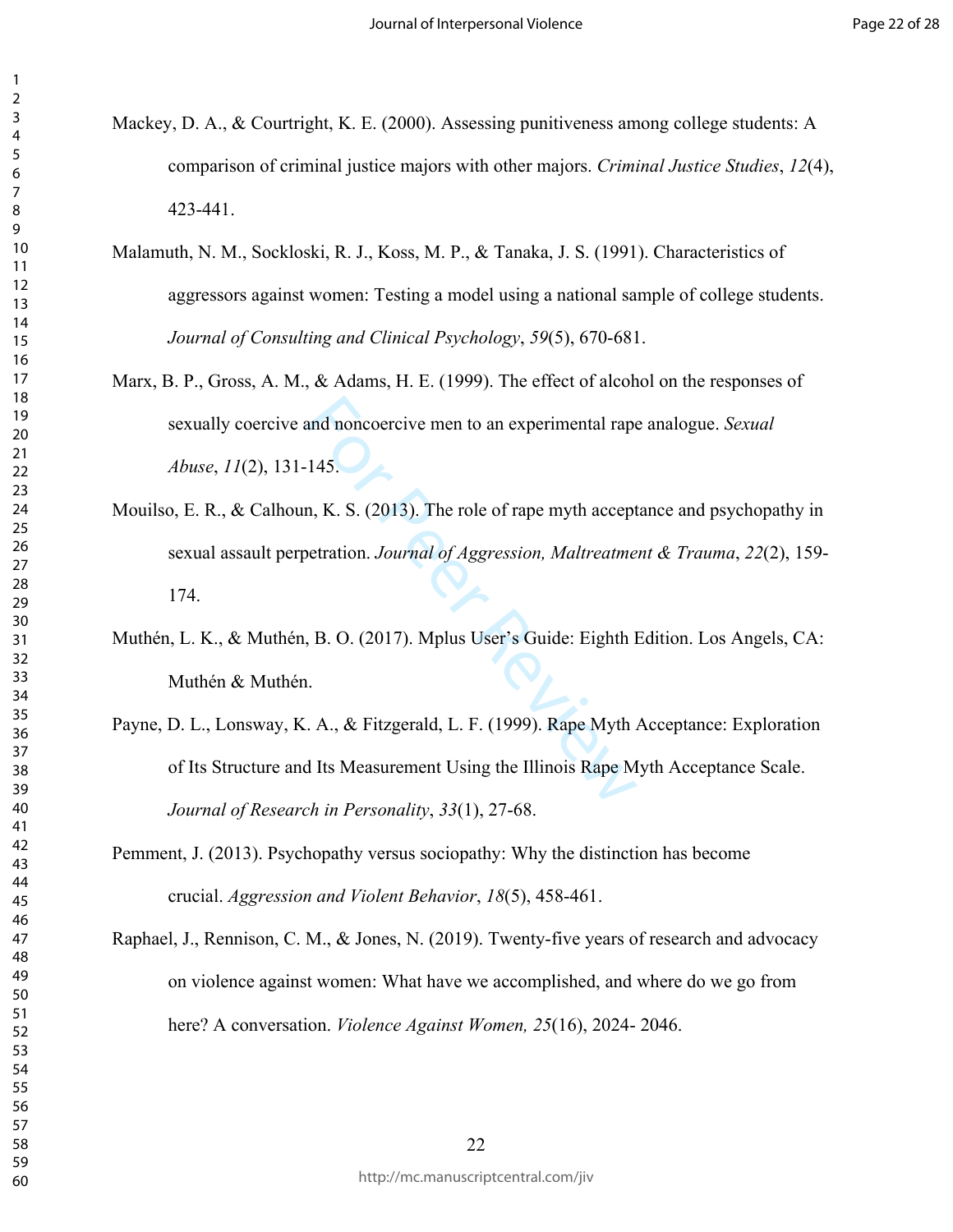$\mathbf{1}$  $\overline{2}$ 

- Russell, T. D., Doan, C. M., & King, A. R. (2017). Sexually violent women: The PID-5, everyday sadism, and adversarial sexual attitudes predict female sexual aggression and coercion against male victims. *Personality and Individual Differences*, *111*, 242-249.
	- Russell, K. J., & Hand, C. J. (2017). Rape myth acceptance, victim blame attribution and Just World Beliefs: A rapid evidence assessment. *Aggression and Violent Behavior*, *37*, 153- 160.
	- Sellbom, M. (2011). Elaborating on the construct validity of the Levenson Self-Report Psychopathy Scale in incarcerated and non-incarcerated samples. *Law and Human Behavior*, *35*(6), 440-451.
	- Seto, M. C., & Lalumière, M. L. (2010). What is so special about male adolescent sexual offending? A review and test of explanations through meta-analysis. *Psychological Bulletin*, *136*(4), 526.
	- E in incarcerated and non-incarcerated sample<br>40-451.<br>M. L. (2010). What is so special about male<br>w and test of explanations through meta-ana<br>26.<br>asile, K.C., Merrick, M.T., Wang, J., Kresno<br>nate Partner and Sexual Violenc Smith, S.G., Zhang, X., Basile, K.C., Merrick, M.T., Wang, J., Kresnow, M., Chen, J. (2018). The National Intimate Partner and Sexual Violence Survey (NISVS): 2015 Data Brief – Updated Release. Atlanta, GA: National Center for Injury Prevention and Control, Centers for Disease Control and Prevention.
- Temple, J. R., Shorey, R. C., Tortolero, S. R., Wolfe, D. A., & Stuart, G. L. (2013). Importance of gender and attitudes about violence in the relationship between exposure to interparental violence and the perpetration of teen dating violence. *Child Abuse & Neglect*, *37*(5), 343-352.
- Walsh, A., & Wu, H. H. (2008). Differentiating antisocial personality disorder, psychopathy, and sociopathy: Evolutionary, genetic, neurological, and sociological considerations. *Criminal Justice Studies*, *21*(2), 135-152.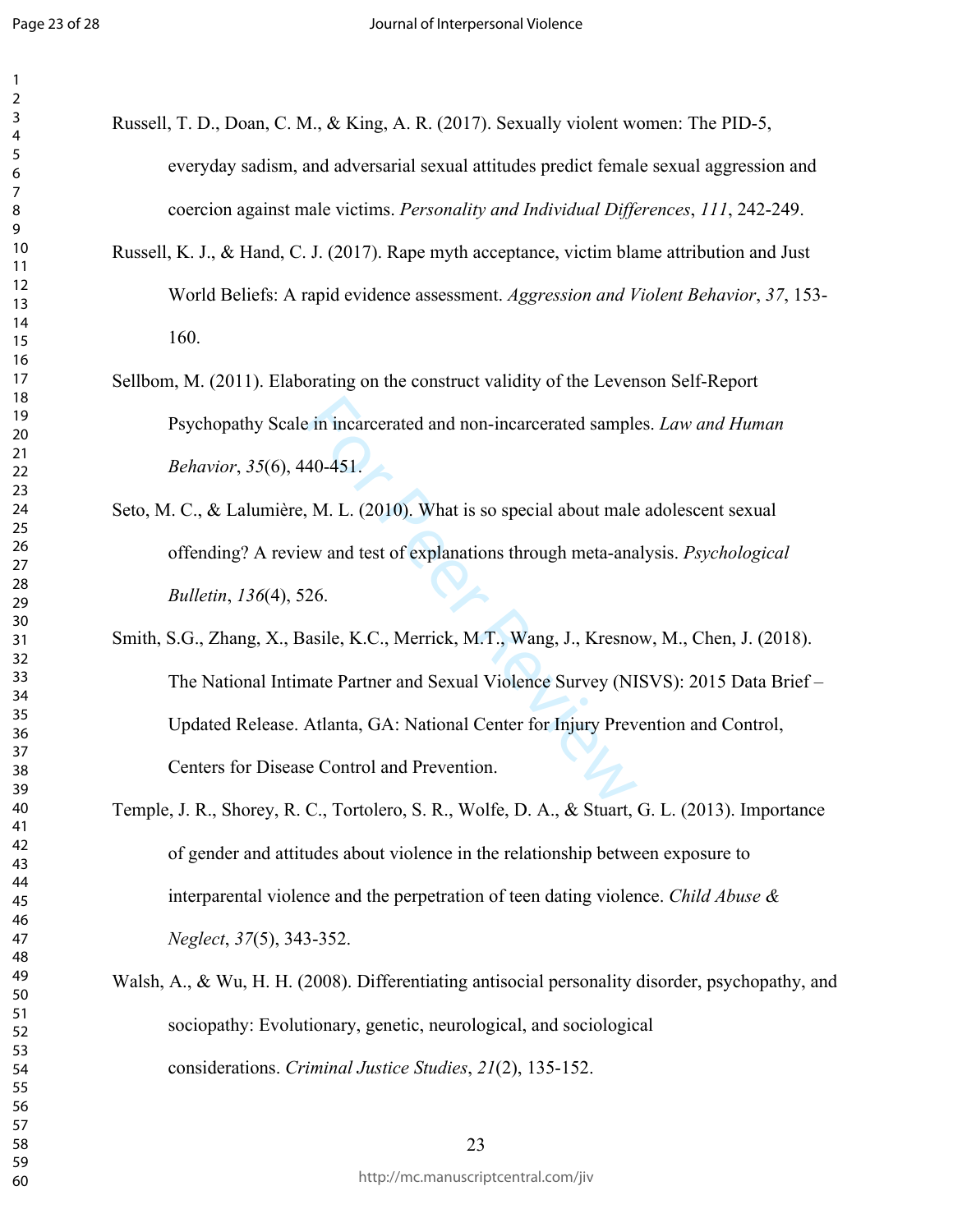- Watts, A. L., Bowes, S. M., Latzman, R. D., & Lilienfeld, S. O. (2017). Psychopathic traits predict harsh attitudes toward rape victims among undergraduates. *Personality and Individual Differences*, *106*, 1-5.
- Wheeler, J. G., George, W. H., & Dahl, B. J. (2002). Sexually aggressive college males: Empathy as a moderator in the "Confluence Model" of sexual aggression. *Personality and Individual Differences*, *33*(5), 759-775.
- White, J. W., & Smith, P. H. (2004). Sexual assault perpetration and reperpetration: From adolescence to young adulthood. *Criminal Justice and Behavior*, *31*(2), 182-202.

Widom, C. S. (1989). The cycle of violence. *Science*, *244*(4901), 160-166.

Yapp, E. J., & Quayle, E. (2018). A systematic review of the association between rape myth acceptance and male-on-female sexual violence. *Aggression and Violent Behavior*, *41*, 1-

19.

**FROUGHAMENT**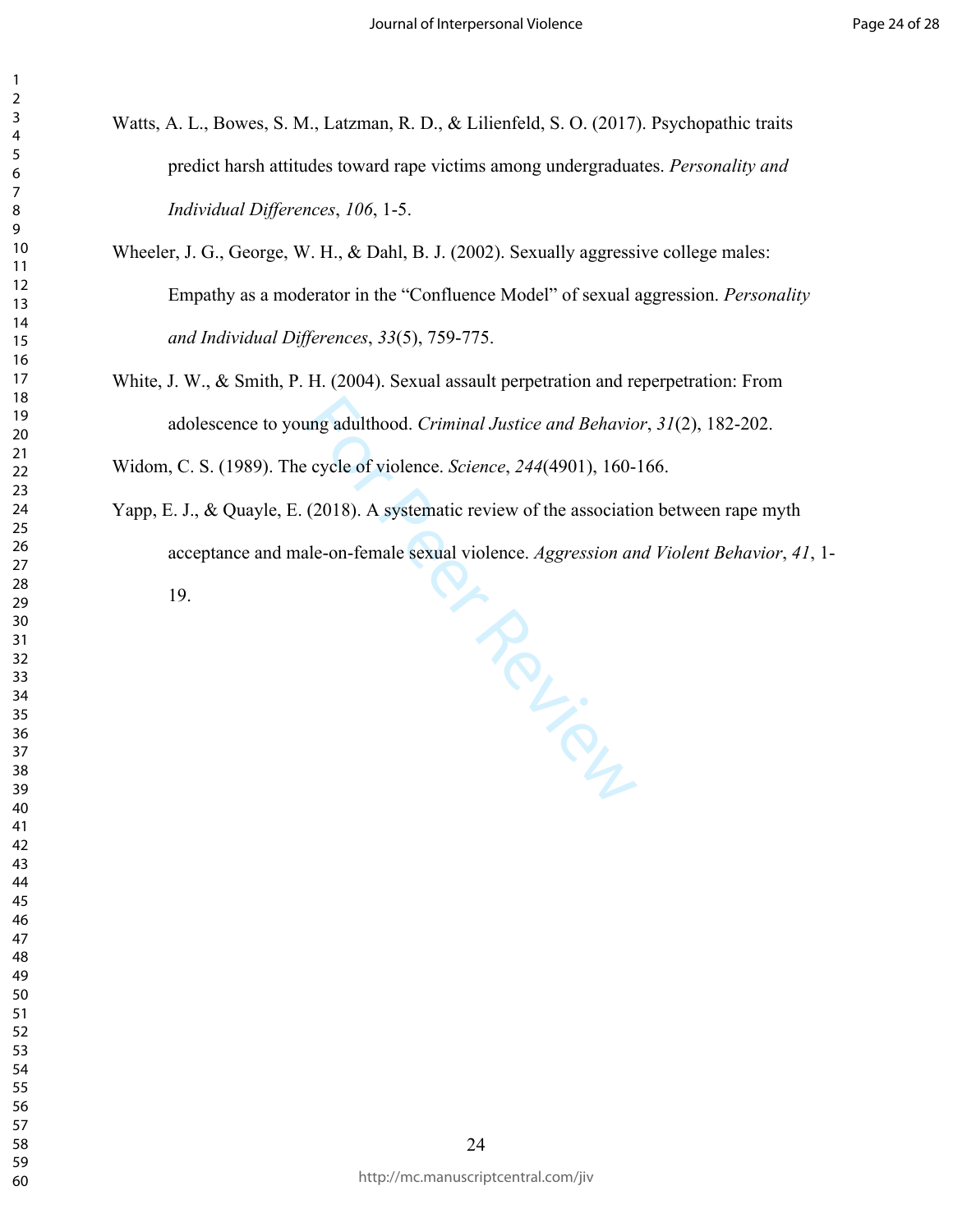| 1<br>2                  |  |
|-------------------------|--|
| 3                       |  |
| 4<br>5                  |  |
| 6                       |  |
| 8<br>9                  |  |
| 10<br>$\mathbf{1}$<br>1 |  |
| $\overline{12}$         |  |
| 13<br>14                |  |
| 15<br>16                |  |
| 1<br>8<br>1             |  |
| 19<br>20                |  |
| 21<br>22                |  |
| $^{23}$<br>24           |  |
| 25                      |  |
| 26<br>27                |  |
| 28<br>29                |  |
| 30<br>31                |  |
| 32<br>33                |  |
| 34<br>5<br>3            |  |
| 36<br>37                |  |
| 88                      |  |
| 39<br>40                |  |
| 41<br>42                |  |
| 43<br>44                |  |
| 45<br>46                |  |
| 47<br>48                |  |
| 49<br>50                |  |
| 51                      |  |
| 52<br>53                |  |
| 54<br>55                |  |
| 56<br>5.                |  |
| 58<br>59                |  |

60

| Table 1. Descriptive Statistics for the Full Sample ( $N = 789$ ). |  |  |  |
|--------------------------------------------------------------------|--|--|--|
|                                                                    |  |  |  |

|                                    | Mean $(\% )$ | <b>SD</b> | Range         | $t$ -test (df)       |
|------------------------------------|--------------|-----------|---------------|----------------------|
| Rape myth acceptance               | 22.24        | 14.97     | $0 - 67$      | 8.43 (536.26)**      |
| $Men^{0}$                          | 28.07        | 15.27     | $0 - 64$      |                      |
| Women                              | 18.68        | 13.62     | $0 - 67$      |                      |
| <b>Egocentricity</b>               | 9.01         | 4.62      | $0 - 25$      | 4.98 (728.00)**      |
| $Men^{0}$                          | 10.09        | 4.65      | $0 - 25$      |                      |
| Women                              | 8.36         | 4.48      | $0 - 24$      |                      |
| <b>Callousness</b>                 | 3.71         | 2.14      | $0 - 12$      | $6.40(771.00)**$     |
| $Men^{0}$                          | 4.32         | 2.18      | $0 - 12$      |                      |
| Women                              | 3.33         | 2.03      | $0 - 12$      |                      |
| <b>Antisocial</b>                  | 5.35         | 2.53      | $0 - 14$      | .70(764.00)          |
| $Men^{0}$                          | 5.43         | 2.38      | $0 - 12$      |                      |
| Women                              | 5.30         | 2.62      | $0 - 14$      |                      |
| <b>Psychological victimization</b> | (13.007.00)  | 11.60     | $0 - 42 +$    | $-1.08.59(757.00)**$ |
| $Men^{0}$                          | (23.00)12.40 | 11.30     | $0 - 10 - 42$ |                      |
| Women                              | 13.31(6.60)  | 11.75     | $0 - 10 - 42$ |                      |
| <b>Sexual victimization</b>        | (9.00)       |           | $0 - 1$       | $7.70(598.06)$ **    |
| Men $^0$                           | (3.00)       |           | $0 - 1$       |                      |
| Women                              | (13.90)      |           | $0 - 1$       |                      |
| <b>Traditional gender roles</b>    | 18.41        | 5.63      | $5 - 36$      | $10.22(735.00)**$    |
| Men $^0$                           | 20.97        | 5.24      | $5 - 36$      |                      |
| Women                              | 16.87        | 5.30      | $5 - 31$      |                      |
| Age                                | 20.06        | 1.73      | $18 - 27$     |                      |
| <b>Ethnicity</b>                   |              |           |               |                      |
| White <sup>0</sup>                 | (39.70)      |           |               |                      |
| Person of Color                    | (60.30)      |           |               |                      |
| Gender                             |              |           |               |                      |
| Men                                | (38.10)      |           |               |                      |
| Women                              | (61.90)      |           |               |                      |

*Notes:* <sup>0</sup>Reference category for *t*-tests. \*\*  $p < .01$ ; \*  $p < .05$ .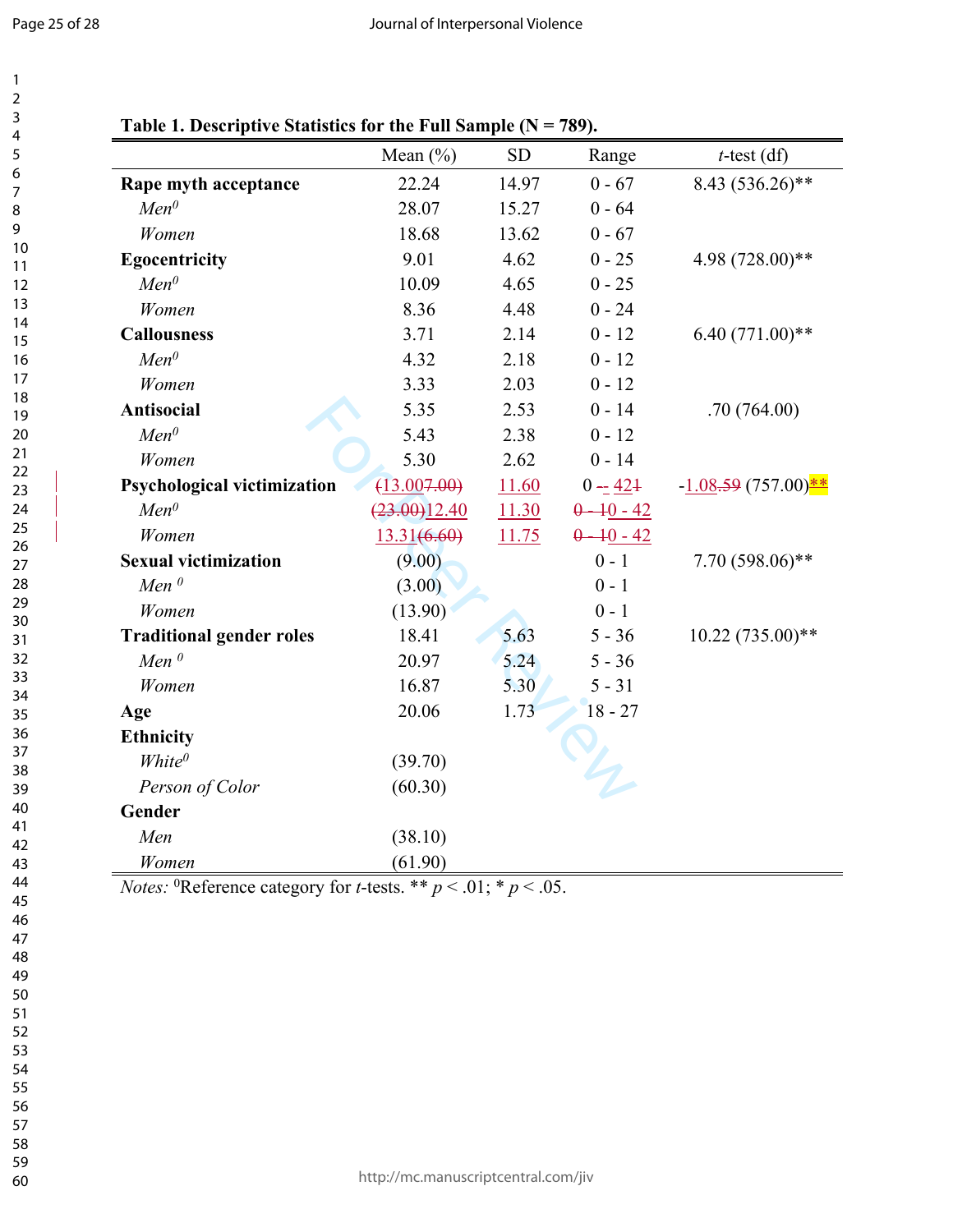

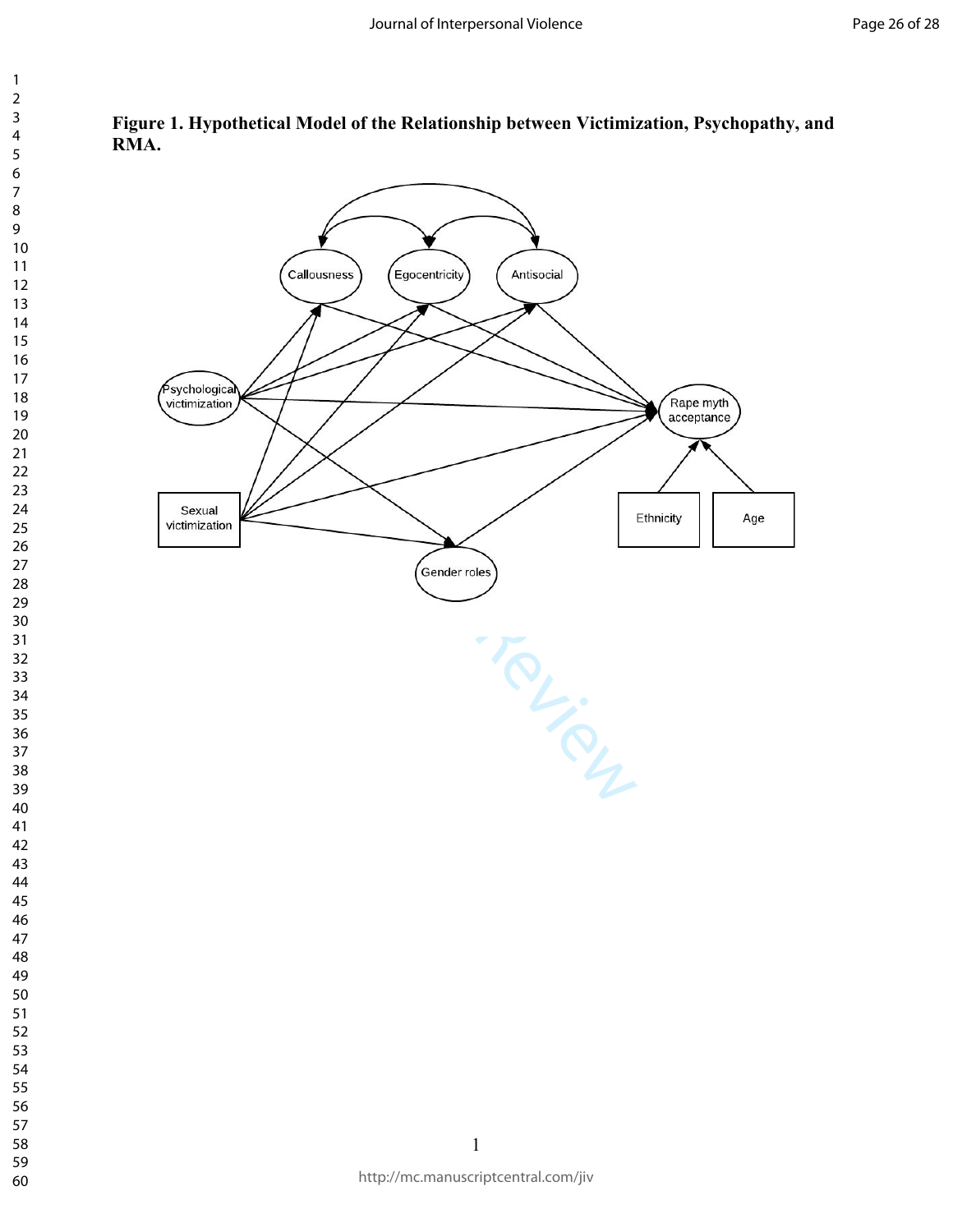



*Notes*: Standardized coefficients presented. Only statistically significant paths are presented. Total direct effect represents the direct effect from egocentricity to rape myth acceptance. Total indirect effect represents the indirect effect egocentricity has on rape myth acceptance through traditional gender roles. Model fit statistics: CFI = .96; TLI = .96; RMSEA = .04. \*\*  $p < .01$ ; \*  $p$  $< 0.05$ .